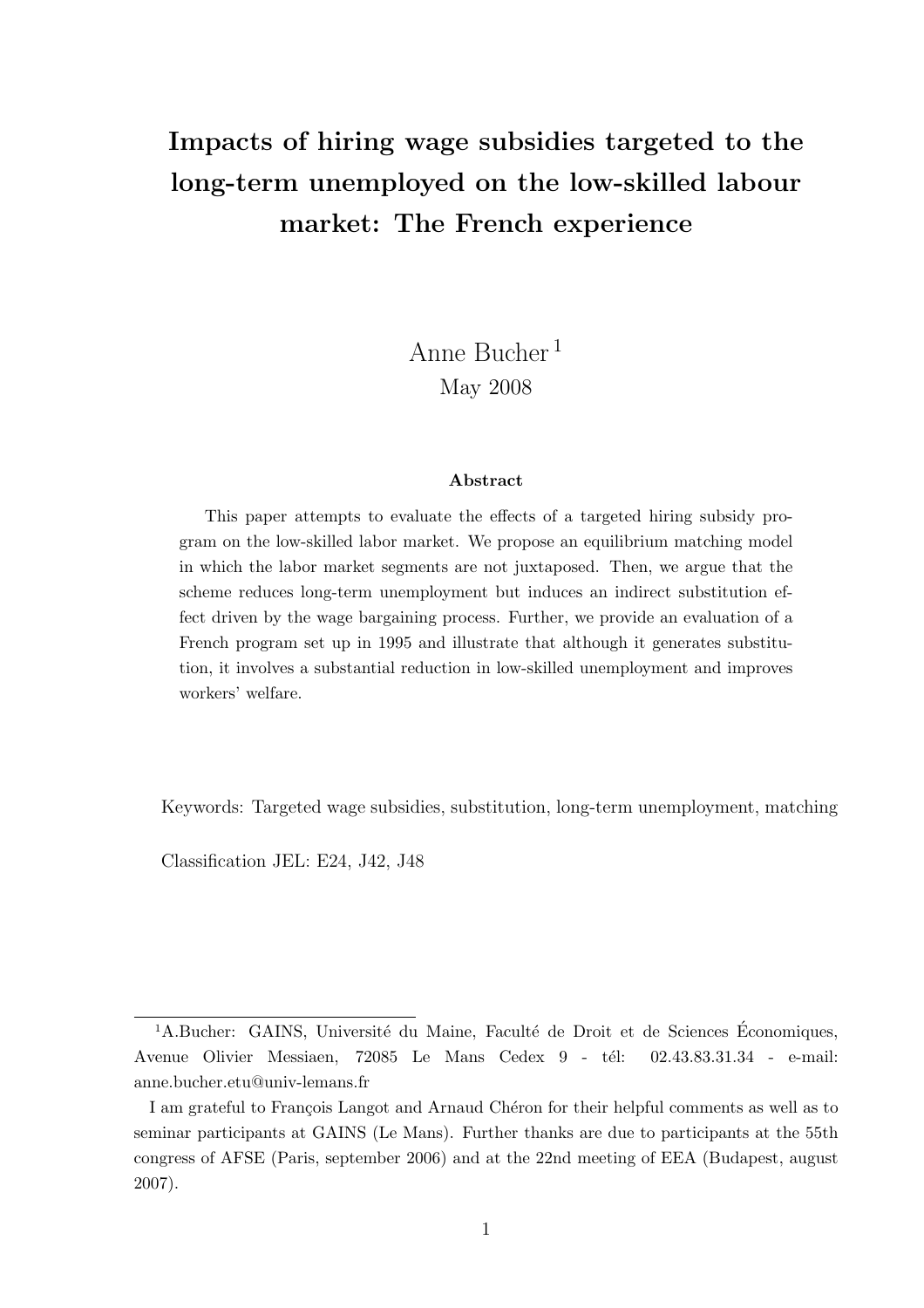## 1 Introduction

This paper proposes a theoretical framework to analyze the effects induced by targeted hiring wage subsidies to private employers. These policies are designed to improve employment prospects of workers excluded from the labor market. However, by improving the subsidized employment's relative return, it affects firms' and workers' decisions and could generate substantial deadweight and substitution effects. The specification of these interactions in a comprehensive view is essential to evaluate the efficiency of such instruments on employment. Our paper focuses on the low-skilled labor market and attempts to evaluate a scheme targeted to the long-term unemployed workers. We provide a matching model in which the various labor markets are not juxtaposed: It allows us to analyze how a targeted hiring wage subsidy affects the overall labor force and its aggregate impact on unemployment.

Employment subsidies cover various types of targeted schemes. They are paid to private employers to reduce their labor costs and then to induce them to favor in hiring and employment economically disadvantaged workers or structurally unemployed. The distinction between hiring and permanent employment subsidies is made (Orszag J M. and Snower D. (2003). Permanent employment are targeted to employment (mainly lowskilled or low wage employment) and received during all the job's duration whereas hiring subsidies are targeted to unemployment and temporary. In this paper, we focus on hiring wage subsidies targeted to long-term unemployed, as was the Targeted Job Tax Credit in United States, Employment Subsidies in Sweden and subsidized contracts in France. Hiring wage subsidies are not a new policy: they have been in place in many OECD countries since the end of the seventies. However, the rise in long-term unemployment in the last two decades has pointed out the presence of workers excluded from the labor market thus leading to a renewed interest in active labor market policies. Economists have often advocated targeted wage subsidies as a relative efficient method to improve employment prospects of some high risk groups.

A number of previous empirical studies investigated the effects of a wage subsidies program's participation on the individuals' outcomes. These instruments were found to generate a significantly higher probability to get a job relative to the control group, (Forslund A., Johansson P. and Lindqvist L. (2004), Martin J. and Grubb D. (2001), Sianesi B.  $(2002)$ , Katz L.  $(1996)$ , Brodaty T., Crépon B. and Fougère D.  $(2002)$ ). Brodaty T. et al. (2002) investigate the effects of youth employment programs<sup>2</sup> introduced in France since the mid-seventies on the individual reemployment probability. All the measures had

<sup>&</sup>lt;sup>2</sup>Brodaty T. et al. (2002) consider all the French policies targeted to the young unemployed workers. The majority of the programs provide a subsidy or a reduction in employer's contributions. However, the authors do not report the results for each measure but distinguish between three types of programs.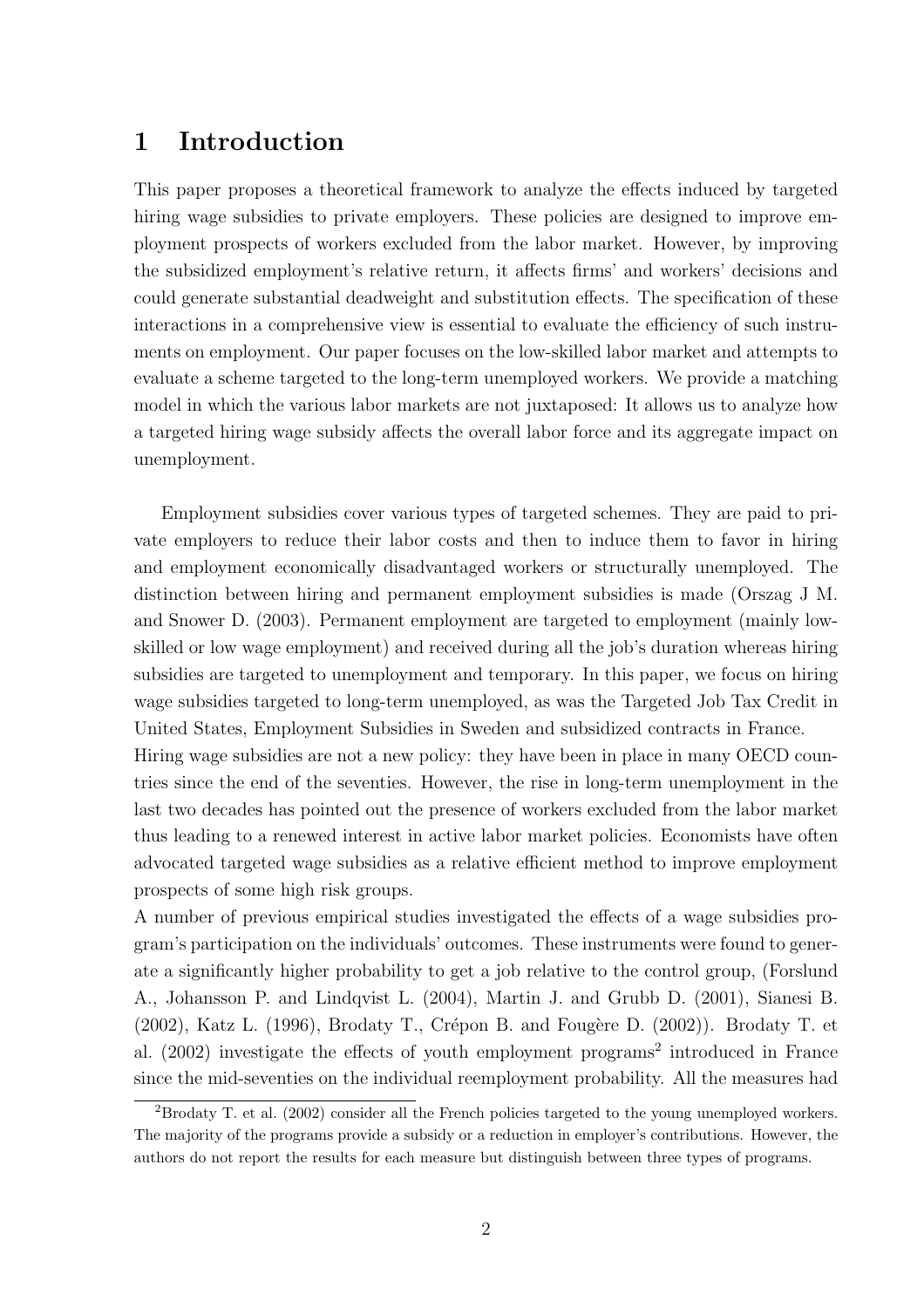positive effects on employment, but the authors show that the average effects of programs provided by private firms are "statistically more significant and higher" than the average effects of public measures. Further, wage subsidy schemes appear to be more efficient compared to alternative active labor market policies, (Martin J. and Grubb D. (2001)). Sianesi B. (2002) analyze the effects of participating in six different Swedish programs. She estimate that workers who have benefit from a wage subsidies program in the private sector experience a higher increase in their reemployment probability (ranging from 20 to 40 percentage points) than those who have participated to any other active labor market policy. The main reason of this efficiency is clearly that these schemes are very close to regular labor market. However, as participants use to occupy an ordinary job, targeted employment subsidies mainly lead to substitution. Subsidies are paid to employers to lower their cost thus creating a competitive advantage for targeted workers. Hence, the policy may induce firms to change their hiring patterns: subsidized workers could displace others. Further, firms can use subsidies to recruit workers they would have hired anyway, generating large deadweight effects.

The literature on macroeconomic effects induced by targeted wage subsidies has grown fast since 1990s, putting forth substantial deadweight and substitution effects for the whole OECD countries (OECD (1993), Calmfors L. (1994)). For example, in Australia, Belgium, Ireland and Netherlands, such effects are estimated to amount to 90%, (Martin J. and Grubb D. (2001)), whereas in Sweden, they are estimated to be around 60%, (Calmfors L., Forslund A. and Hemström M. (2001) and Dalherberg M. and Forslund A. (1999). It means that for every 100 subsidized contracts, the number of jobs which would have been created anyway is respectively 60 and 90. As stated by Calmfors L. (1994), "such effects are likely to be most important in the case of subsidies for private-sector work, which are common in many countries for young people and long-term unemployed". As a result, subsidies to private employers could provide targeted workers with jobs and simultaneously induce small net employment gains, thus creating a difficult trade-off for policy makers.

The majority of these evaluations relies on aggregate data and attempts to establish robust econometric relationships between regular and subsidized employment. Calmfors L. (1994) used the basic Layard-Nickell model (Layard R., Jackman R. and Nickell S. (1991)) to investigate the various effects of active labor market policies in macroeconomic aggregates such as employment or real wages. Nevertheless, econometric or macroeconomic evaluations do not allow us to analyze the effects on microeconomic behaviors induced by a labor market program. At the opposite, the equilibrium matching model provides a powerful setting for such an analysis<sup>3</sup> as it has proved its strength to analyze labor market flows, unemployment composition and labor market policies. Further, simulations of calibrated model are often used to evaluate labor market policies. Mortensen D. and Pis-

<sup>3</sup> For instance, see Mortensen D. and Pissarides C. (2003) and Richardson J. (1998).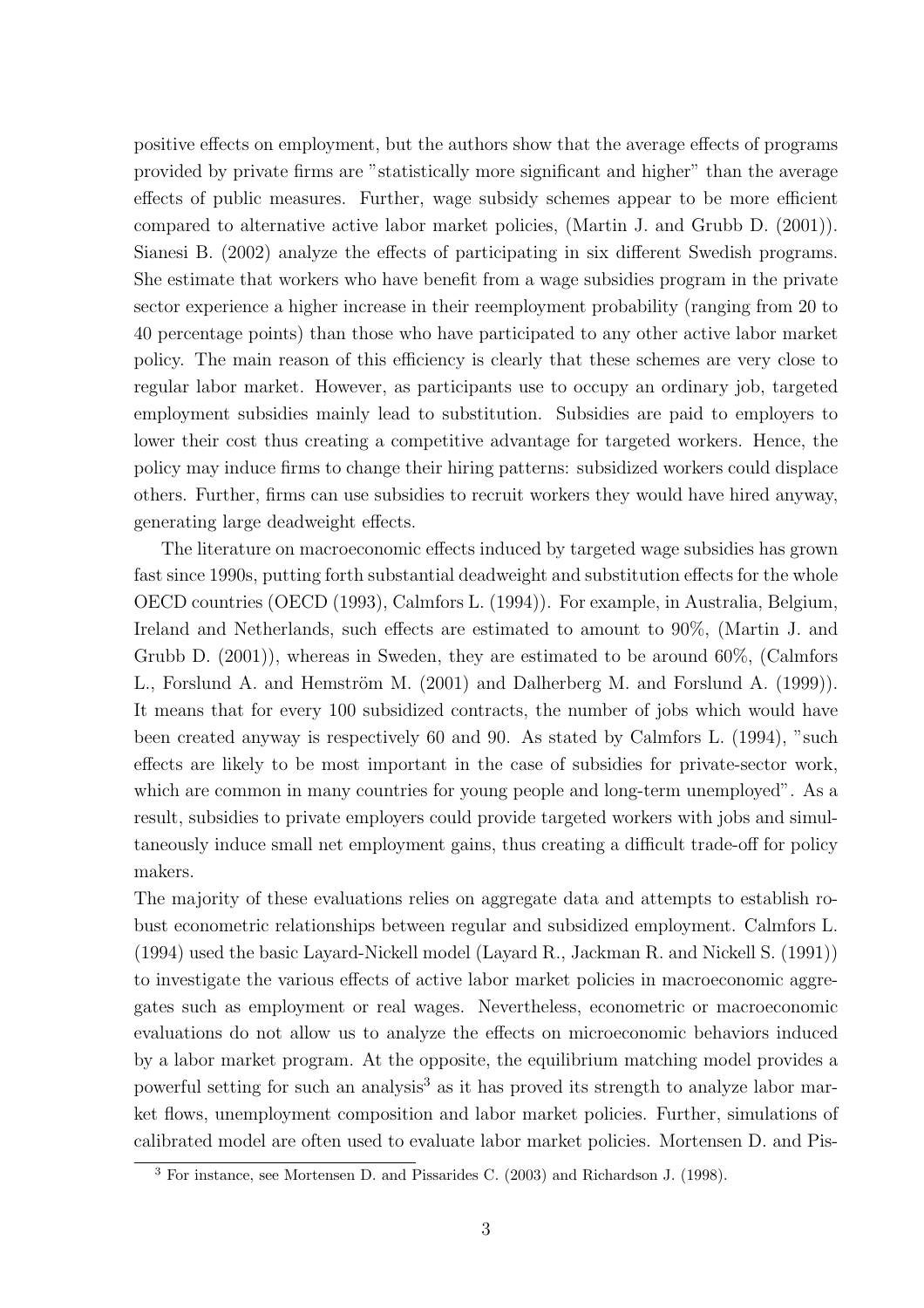sarides C. (2003) investigate the effects of taxes and employment subsidies. They present computed solutions to their matching equilibrium model and conclude that permanent wage and employment subsidies targeted to low-skilled workers increase employment and wages. Hiring subsidies involve ambiguous effects. Cardullo G. and Van der Linden B. (2006) argue that the Mortensen-Pissarides model overestimates the effects of permanent subsidies on the targeted population, (the low-skilled workers), whereas it underestimates its effects on high-skilled employment. They show that employment subsidies are more efficient when targeted to low-skilled workers. Nevertheless, its efficiency could be reinforced by reforms of active and passive labor market policies. Vereshchagina G. (2002) proposes a simulation of a general equilibrium search model to study how the aggregate effects of targeted employment subsidies depend on the subsidy rate. In France, this methodology has been used to evaluate the impact of payroll tax subsidies on low wages (Doisy S., Duchene S. and Gianella (2004)), and the expected effects of a new type of contract implying lower firing taxes<sup>4</sup>, (Cahuc P. and Carcillo S.  $(2006)$ ). Finally, simulations have the advantage of providing ex-ante evaluations of policies. Lise J., Seitz S. and Smith J. (2004) outlined the restrictions of social experiments where a small subset of the population is subjected to the potential program. They demonstrated the usefulness of general equilibrium models for analyzing the implications of that same policy implemented in the whole labor market. They also investigated the model efficiency to capture the response of individuals to the experiment.

This paper provides a partial equilibrium model set to capture the main features of the low-skilled labor market and of the subsidy programs targeted on long-term unemployed. We extend the basic framework of the matching model  $\dot{a}$  la Pissarides to include heterogeneities of unemployed and vacancies. As the condition of free entry is determined endogenously, firms can decide to post vacancies awarded to recently unemployed workers or to enter a second segment where long-term unemployed are searching for lowproductivity jobs. Employers benefit from the subsidy only for a fraction of targeted workers hired, and a subsidized contract can lead to an internal promotion.

First, a common finding is that targeted wage subsidies induce a direct substitution effect when the total number of jobs is fixed. As a free entry condition prevails on each segment, the subsidy attracts firms from the first segment to the second segment by improving the relative return of jobs. Further, we adopt a model in which labor market segments are not juxtaposed. Then, the subsidy affects the outside option of short-term unemployed workers as they negotiate their wage by improving the employment prospects when long-term unemployed. These interactions complement the traditional substitution effect and highlights an indirect effect driven by the wage bargaining process. Moreover,

<sup>4</sup>The "Contrat Nouvelle Embauche" is an open-ended contract targeted to small firms up to 20 employees and can be terminated without severance pay in the first two years.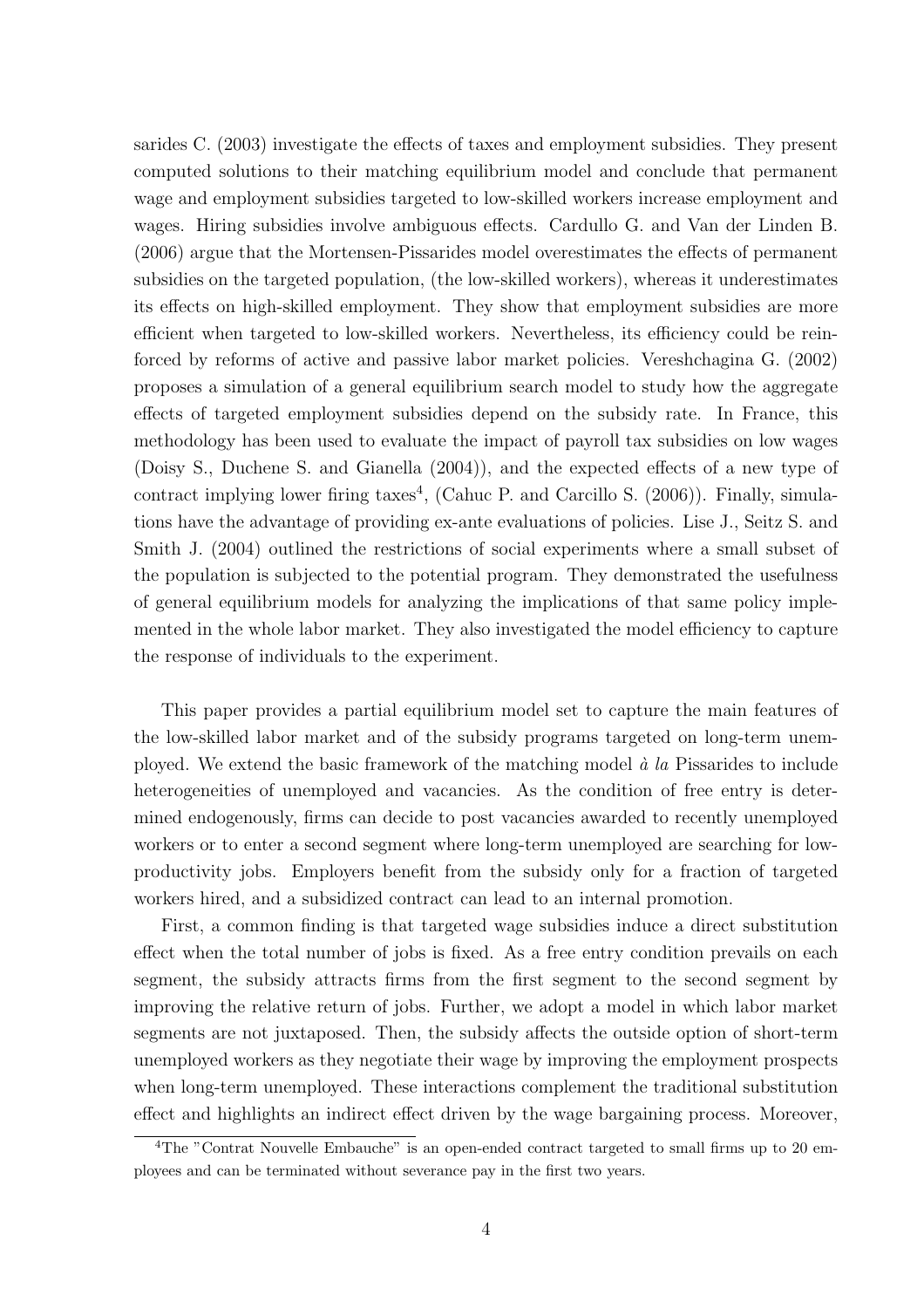by altering the employment composition and thus job destruction flows, targeted wage subsidies do have effects on short-term unemployment. Finally, a general equilibrium evaluation<sup>5</sup> would have shown that a subsidy program could raise employment of the non-targeted population as in Cardullo G. and Van der Linden B.  $(2006)^6$ . However, productivity gains would have been reduced by our wage effect.

The results provided by the model allow us to conclude on the ambiguity of the aggregate effect of targeted wage subsidies on unemployment. It suggests intuitively that long-term unemployment is reduced whereas short-term unemployment increases.

The last part of the paper presents simulations of the model calibrated using French data. France has a variety of wage subsidy programs targeted mainly to youth and longterm unemployed which have been introduced both in the private and public sector since 1980s<sup>7</sup> . France introduced in 1995 a reduction in employer's contribution thus establishing a new type of contract: the "Initiative-for-Employment Contract". It is specifically designed for unemployed excluded from the labor market, as long-term unemployed, welfare recipients or disabled workers. Jobs are either long-term labor contracts or fixed-term contracts lasting between 12 and 24 months. However, private employers benefit from the subsidy for a maximum period of 24 months. They are entitled to a 100% exemption from payroll tax to which a premium for priority unemployed persons can be added. Various empirical studies reveal the relative efficiency of this program. For example, Belleville A. and Charpail C. (2000) estimate that 70% of workers who have been employed in an "Initiative-for-Employment Contract" in 1996 are occupying a job three years after the end of the subsidy. Similarly, Berger E. et al. (2002) show that participants exhibit higher employment rate compared to the control group. Finally, Belleville A. (2001) find that the substitution effects induced by the program amount to  $45\%$ <sup>8</sup>. However, the evaluation is based on an interview with employers, which cannot guarantee the robustness of the results, (Fay R. (1996)).

This paper provides an evaluation of the aggregate effects induced by the French contract, aspect on which the previous studies did not provide any information. We investigate the program's efficiency to alleviate the low-skilled unemployment problem.

The French policy generates an obvious reduction in unemployment. Nevertheless, there

<sup>&</sup>lt;sup>5</sup>A general equilibrium analysis would require to consider an economy in which a final consumption good is produced with various types of labor. Calibrate the production function parameters is not straightforward and simulation results strongly depend on the elasticity of substitution. For this reason, we favor an analysis in partial equilibrium.

<sup>6</sup>Cardullo G. and Van der Linden B. (2006) develop a model where workers' productivity varies with the employment in all sector. Thus, a subsidy targeted to low-skill workers raise the marginal product of high-skilled labor and then employment.

<sup>7</sup>See Brodaty T. et al. (2002) for a presentation of employment programs in France.

<sup>8</sup>See Lee J-K. (2005) for a survey of wage subsidy programs' evaluations in OECD countries.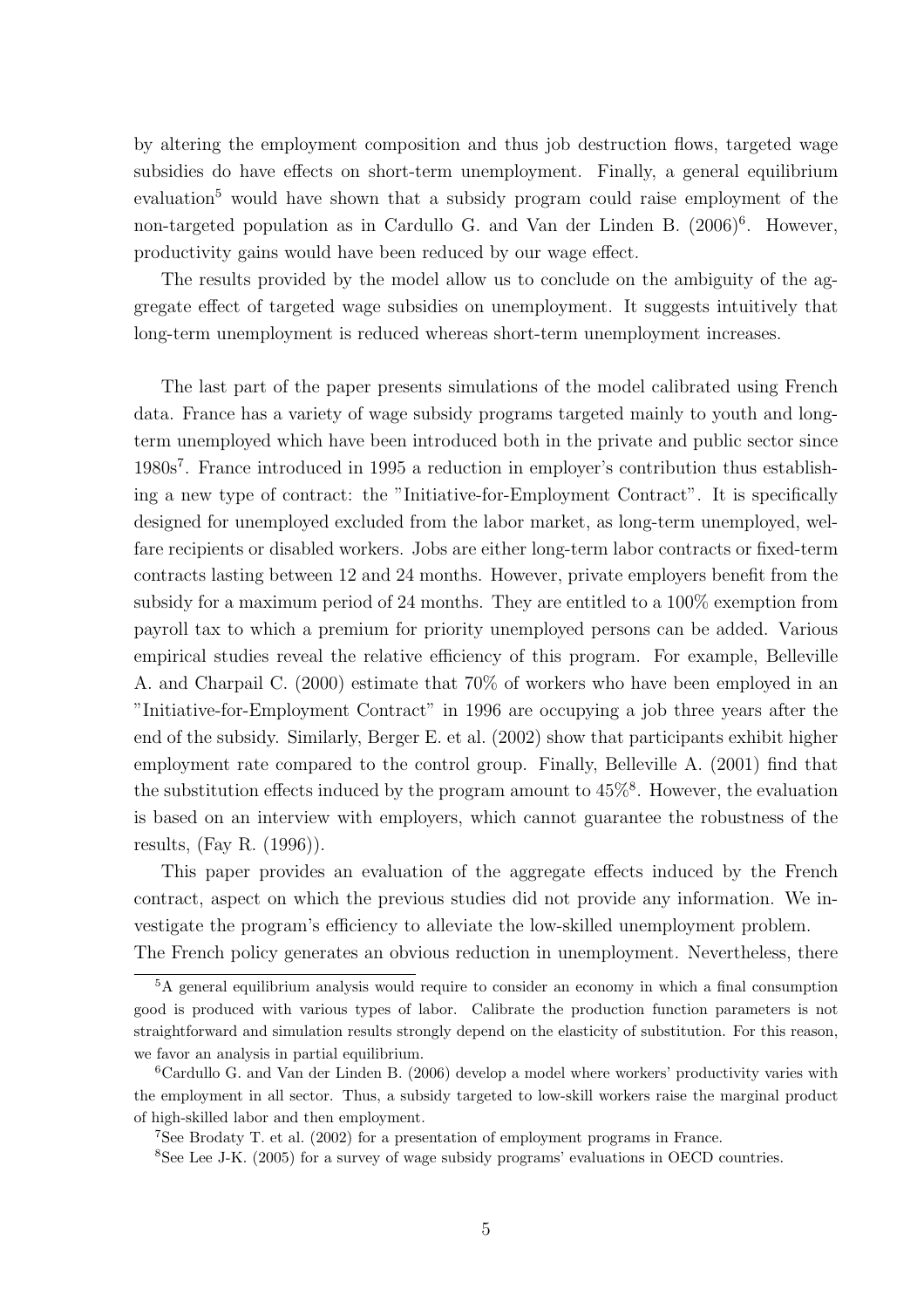are more short-term unemployed in the economy and their reemployment probability is reduced. The wage subsidy has led to substitution effects even though the number of jobs occupied by ineligible workers increases. We observe that there are very few job creations in the segment where long-term unemployed are searching. Finally, the program improves the welfare of the economy and the government generates a budget surplus in both benchmark and subsidized economies.

The paper is organized as follows. Section 2 develops the model. Section 3 analyzes the comparative statics. Section 4 studies the simulation results for the model calibrated on the French economy. Section 5 concludes and qualifies the results drawn from our modelization.

## 2 A Segmented Labor Market Model

## 2.1 The framework

This section develops a partial equilibrium model in a continuous time setting and in steady state set to capture the main features of the low-skilled labor market. We extend the basic framework of the matching model  $\dot{a}$  la Pissarides to include heterogeneities of unemployed and vacancies. The economy is composed by a constant and exogenous labor force,  $N_{LS}$ , and by a number of firms which is determined endogenously.

### 2.1.1 Main assumptions

We consider the low-skilled labor force. Workers are either employed specialized in production, or unemployed specialized in job search. We distinguish long-term form short-term unemployment. Jobs seekers become long-term unemployed according to a Poisson process with rate  $\lambda$ . According to the regulation of the Unemployment Benefit System in place in many OECD countries, we assume that the initial replacement rate vary with unemployment duration. The fall from high to low benefit occurs exogenously with the same probability  $\lambda$ . Then, long-term unemployment income,  $z_{lt}$  is lower than short-term unemployment income,  $z_{st}$ .

Two types of jobs coexist in the economy and differ by the firm's technology,  $(\epsilon_i)$ . The output of a match is defined by  $y_i = p\epsilon_i$ , where p denotes the worker's ability. Since short-term and long-term unemployed have the same skills, they are equally able  $(p)$  but may be differently productive  $(y_i)$  as they are employed in a high-productive or in a lowproductive job. Job separation occurs exogenously according to a poisson process. We assume that the destruction rate of a low-productive job,  $(s_{lp}^r)$ , exceeds the high-productive job termination rate,  $(s_{hp})^9$ . We introduce payroll taxes and social contributions, denoted

<sup>9</sup>We provide statistical support to this assumption in the calibration section.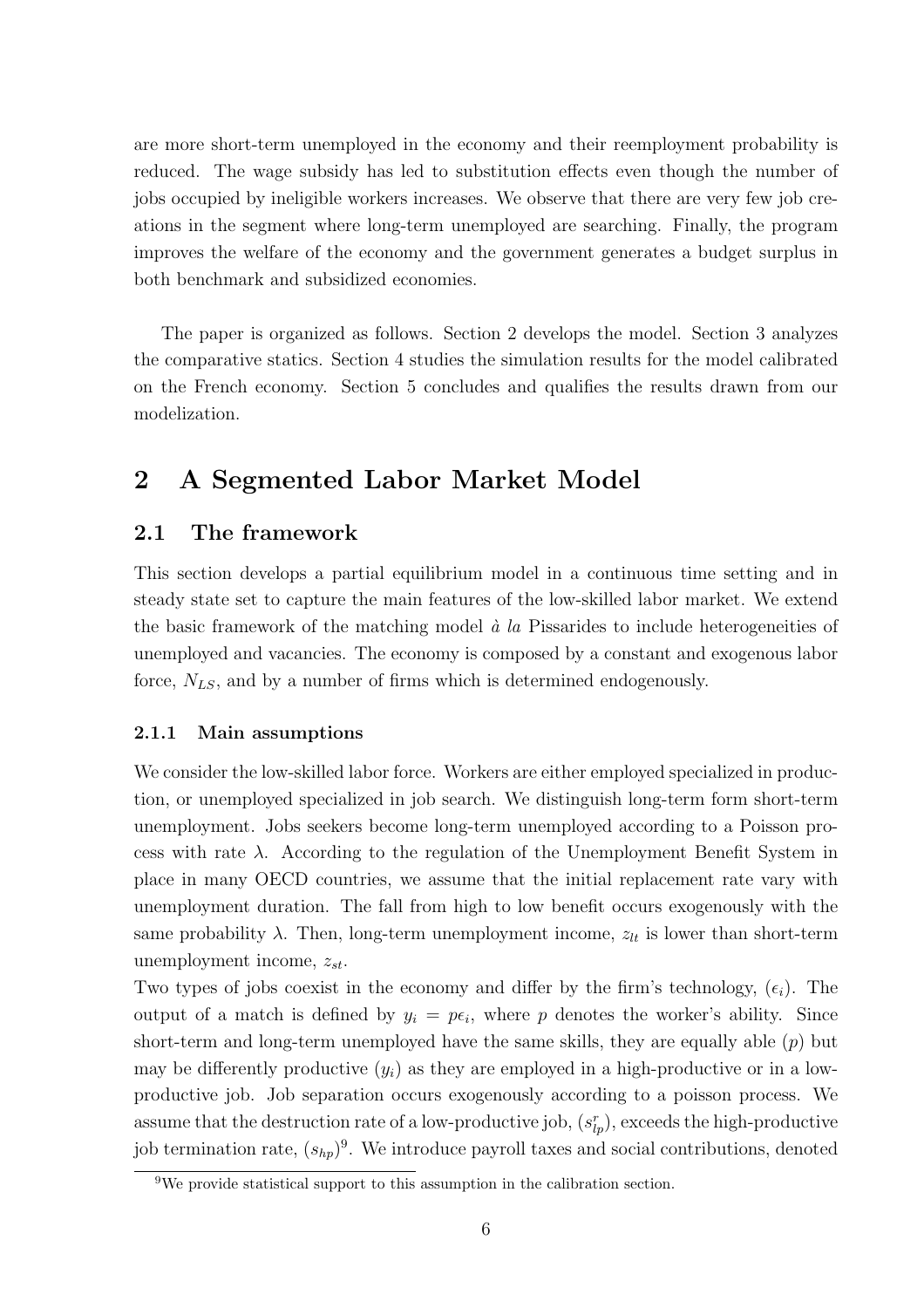respectively by  $T_i^f$  $T_i^f$  and  $T_i^e$  with  $i = \{hp, lp\}.$ 

A central feature of the model is that the labor market is segmented. The segmentation consists in two separated markets. Firstly, we assume that the expected value of shortterm unemployment is higher than the expected gain from low-productive employment<sup>10</sup>. In the first segment of the labor market, short-term unemployed are searching for highproductive jobs. When a match is formed, firms and workers bargain over wage. Further, being long-term unemployed conveys a negative signal and yields to stigmatization. Firms of high-productive technology only direct their search to short-term unemployed. Then, the second segment describes the meeting process between long-term unemployed and low-productivity jobs. We assume that workers are paid at an exogenous wage.

As a condition of free entry is determined endogenously, firms can decide to post vacancies awarded to short-term unemployed or to enter the second segment.

### 2.1.2 Matching

The labor market is characterized by search frictions and incomplete information so that hiring a worker and searching for a job are costly activities. Hence, vacant jobs and unemployed workers are matched through a time-consuming process, captured by the matching function:  $M_i(U_i, V_i)$ .

Assume that jobless individuals are hired once matched with a firm, the matching function relates the flow of hires at any point of time on each segment of the labor market<sup>11</sup>. It is supposed to be increasing in both its arguments, concave and homogeneous of degree 1. For convenience, we denote the labor market tightness by the ratio of vacancies to unemployed:  $\theta = \frac{V}{U}$  $\boldsymbol{U}$ 

Hence,  $\theta$  can be expressed as an average of the labor market tightness of each segment defined as  $\theta_i = \frac{V_i}{U_i}$  $\frac{V_i}{U_i}$  - weighted by the proportion of short-term and long-term unemployed:

$$
\theta = \theta_{st}.\frac{U_{st}}{U} + \theta_{lt}.\frac{U_{lt}}{U}
$$

The shifts of vacant jobs states on the segment i are produced by a Poisson process with arrival rate  $\frac{M_i(U_i,V_i)}{V_i}$ . The linear homogeneity of the matching function allows us to make use of the  $\theta_i$  notation. The probability to fill a vacancy of type i is then equal to  $q(\theta_i)$ . Short-term or long-term Unemployed workers move into employment with rate  $M_i(U_i,V_i)$  $\frac{U_i, V_i}{U_i} = \theta_i q(\theta_i)$ , denoted by  $p(\theta_i)$ . From the properties of the matching function, we have  $q'(\theta_i) < 0$  and  $p'(\theta_i) > 0$ . Both probabilities depend on the segment tightness and reflect existing externalities. The matching probability for the average jobless workers on

<sup>&</sup>lt;sup>10</sup>An equilibrium condition on parameters will be determined. We show that this condition does hold in numerical exercises.

 $^{11}M_{st}(U_{st}, V_{st})$  represents the number of short-term unemployed hired, and  $M_{lt}(U_{lt}, V_{lt})$  the number of hires of long-term unemployed workers.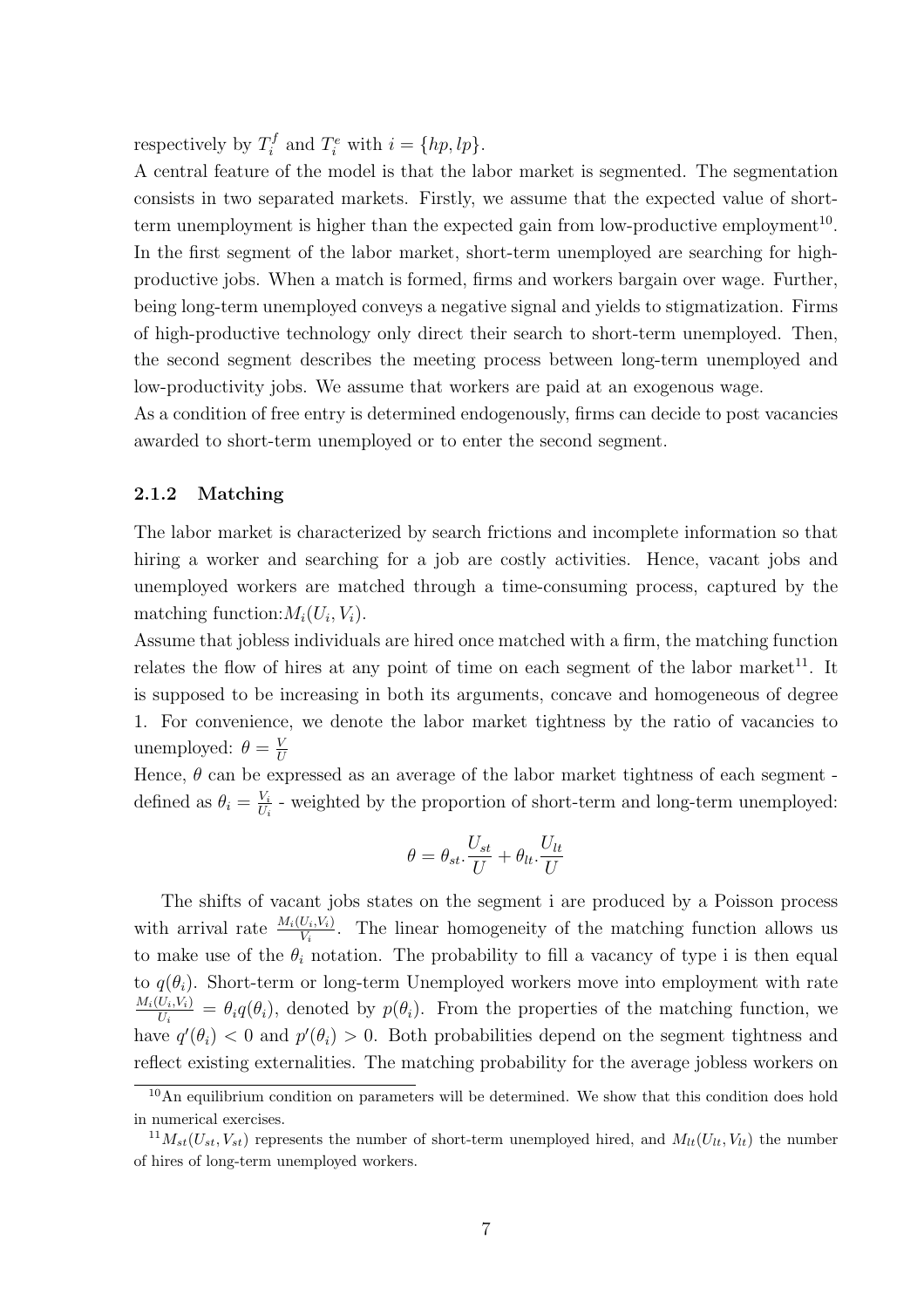the first (second) segment decreases with the number of short-term (long-term) unemployed. Simultaneously, the probability of filling a vacancy on the concerned segment will increase. Hence, the trading externalities are positive between groups whereas they are negative within a group, because of the congestion effects.

#### 2.1.3 Wage subsidies

Supposed that the government subsidizes employers hiring long-term unemployed workers. As many empirical studies suggest that the participation rate of eligible firms does not reach 100%, (Katz L. (1996), Martin J. (1996))<sup>12</sup>, we assume that in each period, only a fraction  $\psi$  of the new matches will benefit from the labor market program. Employers are aware of the psi-value but the type of contract is only known after they meet a worker. Low-productivity employment is then composed by "regular" and subsidized jobs, denoted respectively by  $L_{lp}^r$  and  $L_{lp}^s$ .

For all subsidized contracts, the firm receives at each period a financial aid as a percentage  $\xi$  of wage which ends with probability  $s_{lp}^s$ . The labor cost of subsidized jobs is then partly and temporarily supported by the government. According to the empirical evidence<sup>13</sup>, we assume that subsidized workers are retained and promoted within the firm with probability  $\tau$ : the post is converted into a high-productivity job. We suppose for simplicity that the promotion occurs once the subsidy ends. Hence,  $s_{lp}^s(1-\tau)$  corresponds to the destruction rate of a subsidized contract. Finally, as in the private sector subsidized workers generally perform ordinary tasks, productivities and wages are equal for all the jobs within the second segment.

<sup>12</sup>One explanation for low participation to wage subsidies is the lack of information: Employers could be unaware of the required procedures they have to make. In our model, the parameter  $\psi$  can be viewed as the outcome of a match between firms and the government which would result in the creation of a subsidized contract. Hence,  $(1 - \psi)$  corresponds to the proportion of the firms which was misinformed and whose steps did not succeed.

<sup>&</sup>lt;sup>13</sup>The well behind targeted wage subsidies is to assist workers experiencing difficulties in the labor market. However, these schemes could also induce employers to fail to retain subsidized workers. Thus, in many OECD countries, training could be provided to participants (as for the "Initiative-for-Employment Contract" in France (1995), the "Job Training Partnership Act" in the U.S (1983), and for the "New Deal for Unemployed Youth" in the U.K (1998)) to induce firms to retain and promote workers that would not have been promoted in the absence of program.  $\tau$  is a propensity to promote.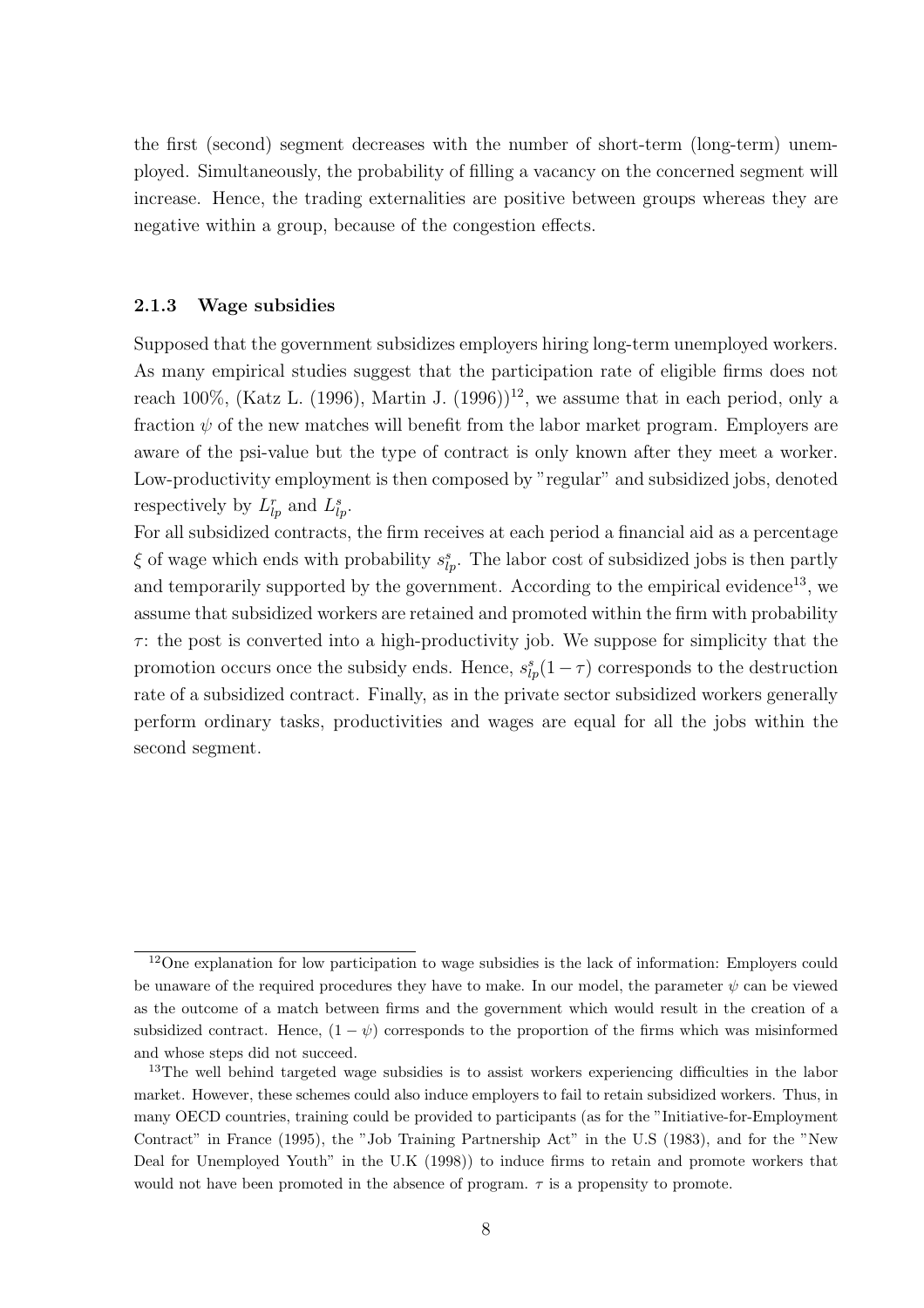### 2.2 Labor Market Flows



At any time, a worker may be in one of the five following states: Either employed in a high-productivity job, in a regular or subsidized low-productivity job, or short-term or long-term unemployed.

In steady state, the flows into and out of unemployment must be equal, and then verify the two following equilibrium conditions:

$$
s_{hp}L_{hp} + s_{lp}^r L_{lp}^r + s_{lp}^s (1 - \tau)L_{lp}^s = p(\theta_{st})U_{st} + \lambda U_{st}
$$
 (1)

$$
\lambda U_{st} = p(\theta_{lt}) U_{lt} \tag{2}
$$

The number of workers who enter short-term unemployment are those who are separated from their jobs. As stated above,  $s_{lp}^s(1-\tau)L_{lp}^s$  subsidized workers fall into short-term unemployment at any point of time whereas  $s_{lp}^s \tau L_{lp}^s$  enter first segment employment. Further, we assume that a worker becomes long-term unemployed with probability  $\lambda$ , so that  $\lambda U_{st}$  workers fall into long-term unemployment whereas  $p(\theta_{st})U_{st}$  have found a job. Finally, a worker remains long-term unemployed as long as he did not meet a vacancy.

Equations (3) and (4) imply that in steady state, the flows into low-productivity employment consist of new hires and are equal to the job's destruction flows.  $\psi p(\theta_{lt})$ corresponds to the probability that a long-term unemployed worker is hired on a subsidized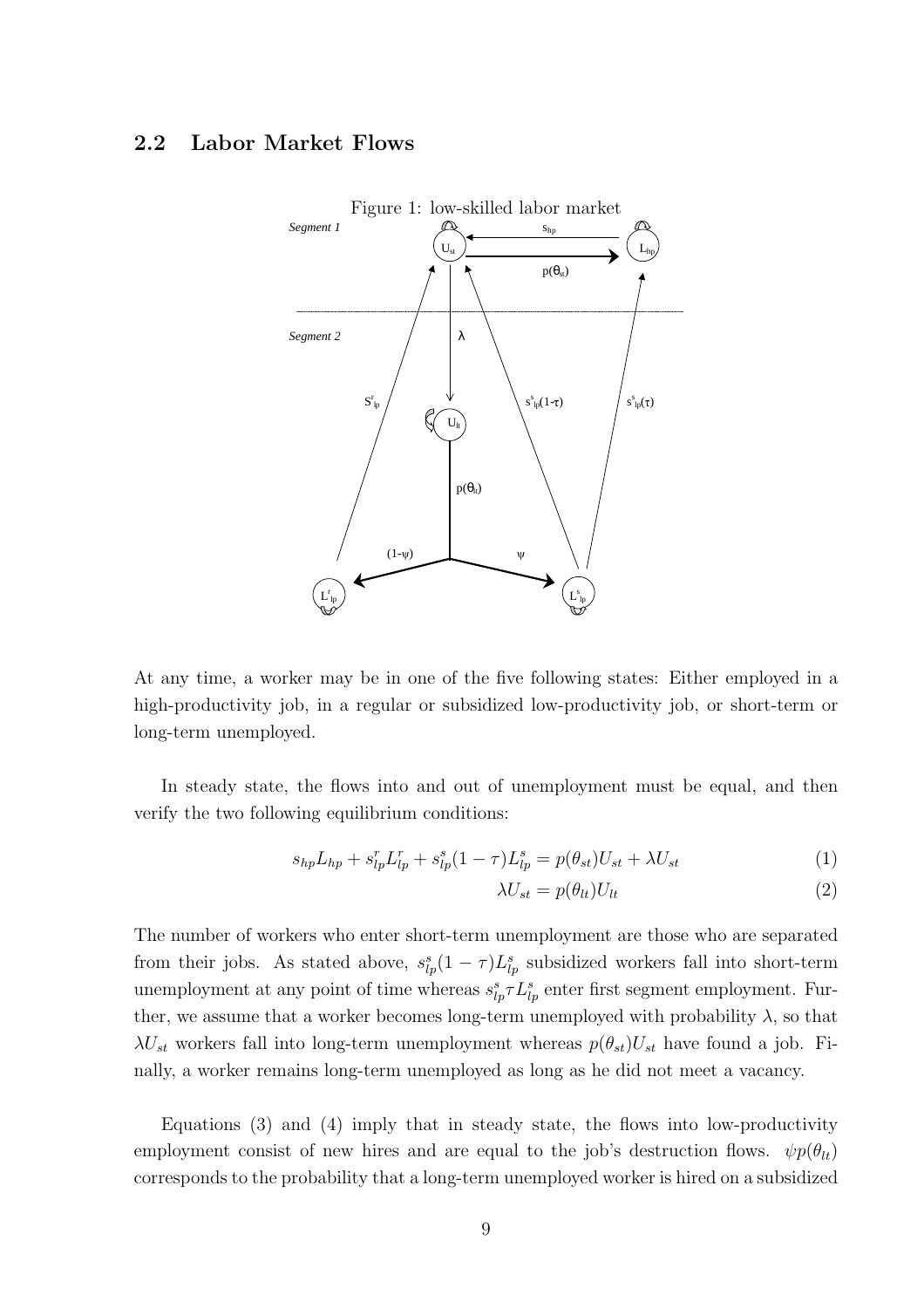contract. Henceforth, only a fraction  $(1 - \psi)$  of the workers matched with firms,  $p(\theta_{lt})U_{lt}$ , move into regular low-productivity employment. It yields:

$$
(1 - \psi)p(\theta_{lt})U_{lt} = s_{lp}^r L_{lp}^r
$$
\n(3)

$$
\psi p(\theta_{lt}) U_{lt} = s_{lp}^s L_{lp}^s \tag{4}
$$

As for high-productivity employment, entries correspond to the hires of short-term unemployed workers plus the workers whose subsidized job is converted:

$$
p(\theta_{st})U_{st} + s_{lp}^s \tau L_{lp}^s = s_{hp}L_{hp}
$$
\n<sup>(5)</sup>

### 2.3 Firms and Workers Behavior

#### 2.3.1 Firms

We suppose for convenience that each firm has one job which can be either vacant or occupied once a worker is met.

 $\Pi_i^v$  is the present-discounted value of expected profit from a vacant job when the firm is searching for a short-term or long-term unemployed worker.  $h$  corresponds to the hiring cost paid by the employer at any point of time on both segment. We assume that the real interest rate, r, is fixed and exogenous.

$$
r\Pi_{st}^v = -h + q(\theta_{st})[\Pi_{hp} - \Pi_{st}^v]
$$
\n
$$
(6)
$$

$$
r\Pi_{lt}^{v} = -h + (1 - \psi)q(\theta_{lt})[\Pi_{lp}^{r} - \Pi_{lt}^{v}] + \psi q(\theta_{lt})[\Pi_{lp}^{s} - \Pi_{lt}^{v}]
$$
\n(7)

In a perfect financial market, the asset value is such that the cost,  $r\Pi_i^v$ , is equal to the rate of return on the asset, which corresponds in the first segment to an instantaneous cost plus a potential gain,  $[\Pi_{hp} - \Pi_{st}^v]$ , if the vacancy is filled with probability  $q(\theta_{st})$ . In the second segment, the change of state yields net return  $[\Pi_{lp}^i - \Pi_{lt}^v]$  which depends on the type of job created: regular and subsidized jobs are filled respectively at rate  $(1 - \psi)q(\theta_{lt})$  and  $(\psi)q(\theta_{lt}).$ 

 $\Pi_{hp}$  and  $\Pi_{lp}^{i}$  are respectively the value to the firm of a high-productivity job and the value of a regular or a subsidized low-productivity job. They satisfy the following equations:

$$
r\Pi_{hp} = y_{hp} - (1 + T_{hp}^f)w_{hp} + s_{hp}[max \Pi^v - \Pi_{hp}] \tag{8}
$$

$$
r\Pi_{lp}^r = y_{lp} - (1 + T_{lp}^f)w_{lp} + s_{lp}^r[max \Pi^v - \Pi_{lp}^r]
$$
\n(9)

$$
r\Pi_{lp}^s = y_{lp} - (1 + T_{lp}^f - \xi)w_{lp} + s_{lp}^s(1 - \tau)[max \Pi^v - \Pi_{lp}^s] + s_{lp}^s \tau[\Pi_{hp} - \Pi_{lp}^s]
$$
(10)

At any time, an occupied job brings back an instantaneous gain equal to the output of the match minus the labor cost  $(1+T_i^f)$  $\int_i^{f} w_i$ . Subsidized firms support a cost of  $(1+T_{lp}^f-\xi)w_{lp}$ .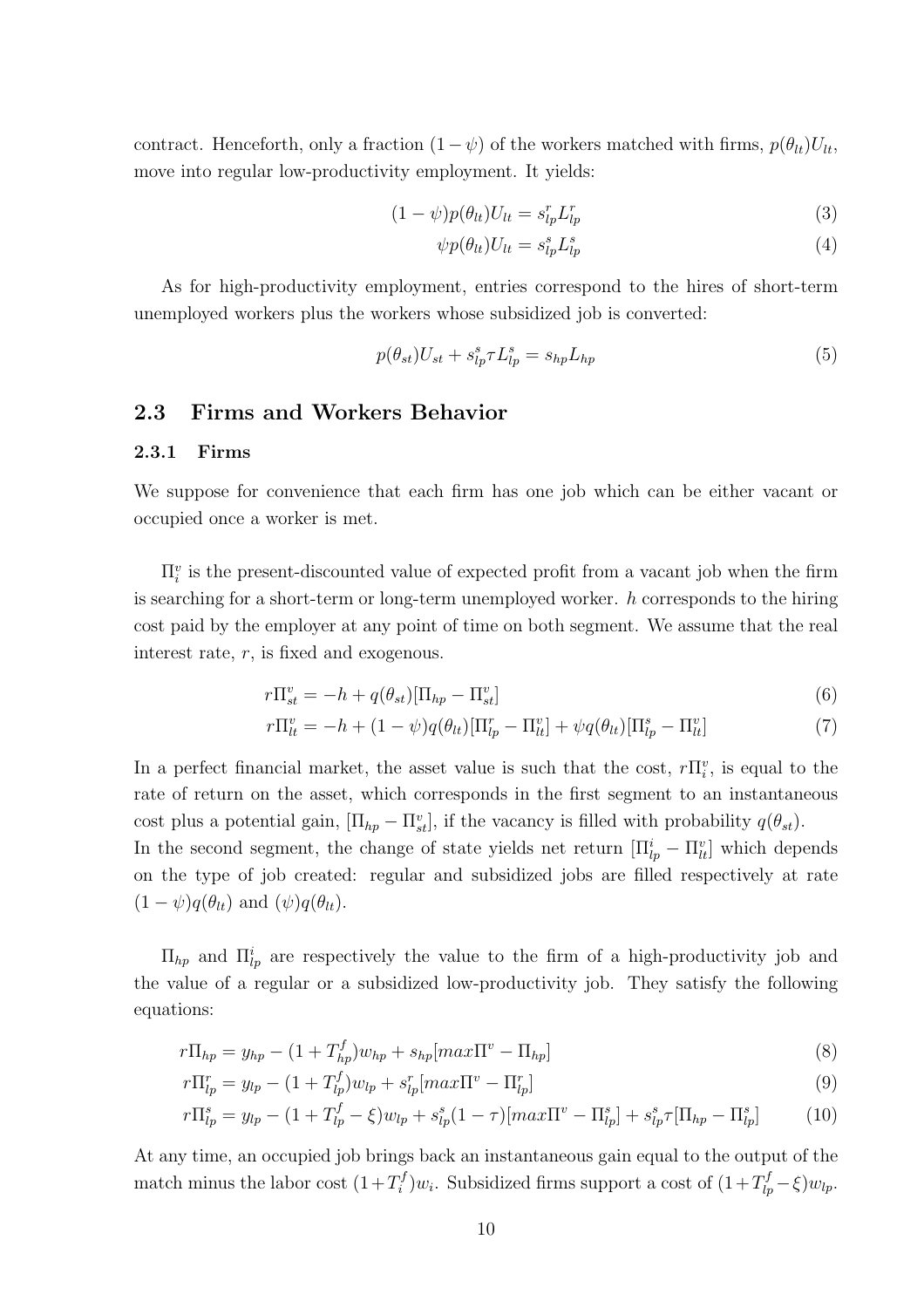Let us recall that  $w_{hp}$  is the result of bargaining negotiation between employers and shortterm unemployed workers hired. As for the workers hired on the second segment, they are paid to the minimum wage,  $w_{lp}$ . Given the separation rate, the change of state yields net return  $[\Pi_i^v - \Pi_i]$ . However, a subsidized worker can be promoted to a high-productivity job with probability  $s_{lp}^s \tau$ , which leads to a potential gain of  $[\Pi_{hp} - \Pi_{lp}^s]$ .

### 2.3.2 Workers

Let  $V_{st}^u$  and  $V_{lt}^u$  denote the present-discounted value of expected income from, respectively, short-term and long-term unemployment.

$$
rV_{st}^{u} = z_{st} + p(\theta_{st})[V_{hp} - V_{st}^{u}] + \lambda[V_{lt}^{u} - V_{st}^{u}]
$$
\n(11)

A worker who has just been separated from his job enjoys a non-employment income  $(z_{st})$ , which we assume to be the sum of unemployment benefits  $(b_{st})$  and a value of leisure  $(l)$ , as in Pissarides C. (1990). A short-term unemployed gets a high-productivity job which has value  $V_{hp}$  at rate  $p(\theta_{st})$ .  $[V_{lt}^u - V_{st}^u]$  corresponds to the potential loss which occurs with probability  $\lambda$ , when falling into long-term unemployment.

Similarly,  $z_{lt} = b_{lt} + l$ . Since the replacement rate decreases with the length of unemployment spell, we assume that a long-term unemployed worker receives lower benefits. This parameter may also include minimum compensation paid to unemployed who exhaust their UI benefits. The value of long-term unemployment solves:

$$
rV_{lt}^{u} = z_{lt} + (1 - \psi)p(\theta_{lt})[V_{lp}^{r} - V_{lt}^{u}] + \psi p(\theta_{lt})[V_{lp}^{s} - V_{lt}^{u}]
$$
\n(12)

The associated value to the worker of a high-productivity or regular or subsidized low-productivity job - respectively  $V_{hp}$ ,  $V_{lp}^r$  and  $V_{lp}^s$ -satisfy:

$$
rV_{hp} = (1 - T_{hp}^e)w_{hp} + s_{hp}[V_{st}^u - V_{hp}] \tag{13}
$$

$$
rV_{lp}^{r} = (1 - T_{lp}^{e})w_{lp} + s_{lp}^{r}[V_{st}^{u} - V_{lp}^{r}]
$$
\n(14)

$$
rV_{lp}^{s} = (1 - T_{lp}^{e})w_{lp} + s_{lp}^{s}(1 - \tau)[V_{st}^{u} - V_{lp}^{s}] + s_{lp}^{s}\tau[V_{hp} - V_{lp}^{s}]
$$
\n(15)

An employed worker pays social security contributions as a percentage  $T_i^e$  of wage, so that  $(1-T_i^e)w_i$  corresponds to the net wage he receives. Job destruction generates unemployed search. Whatever the type of contract, the worker falls into short-term unemployment which has value  $V_{st}^u$ . The expected gain from change of state when a subsidized worker is promoted is  $[V_{hp} - V_{lp}^s]$ .

#### 2.3.3 Wage determination

Once a high-productivity job is filled in the first segment, the firm and the worker bargain over wages to share the total match surplus, defined as the sum of the two agents'surplus:

$$
S = (V_{hp} - V_{st}^u) + (\Pi_{hp} - \Pi_{st}^v)
$$
\n(16)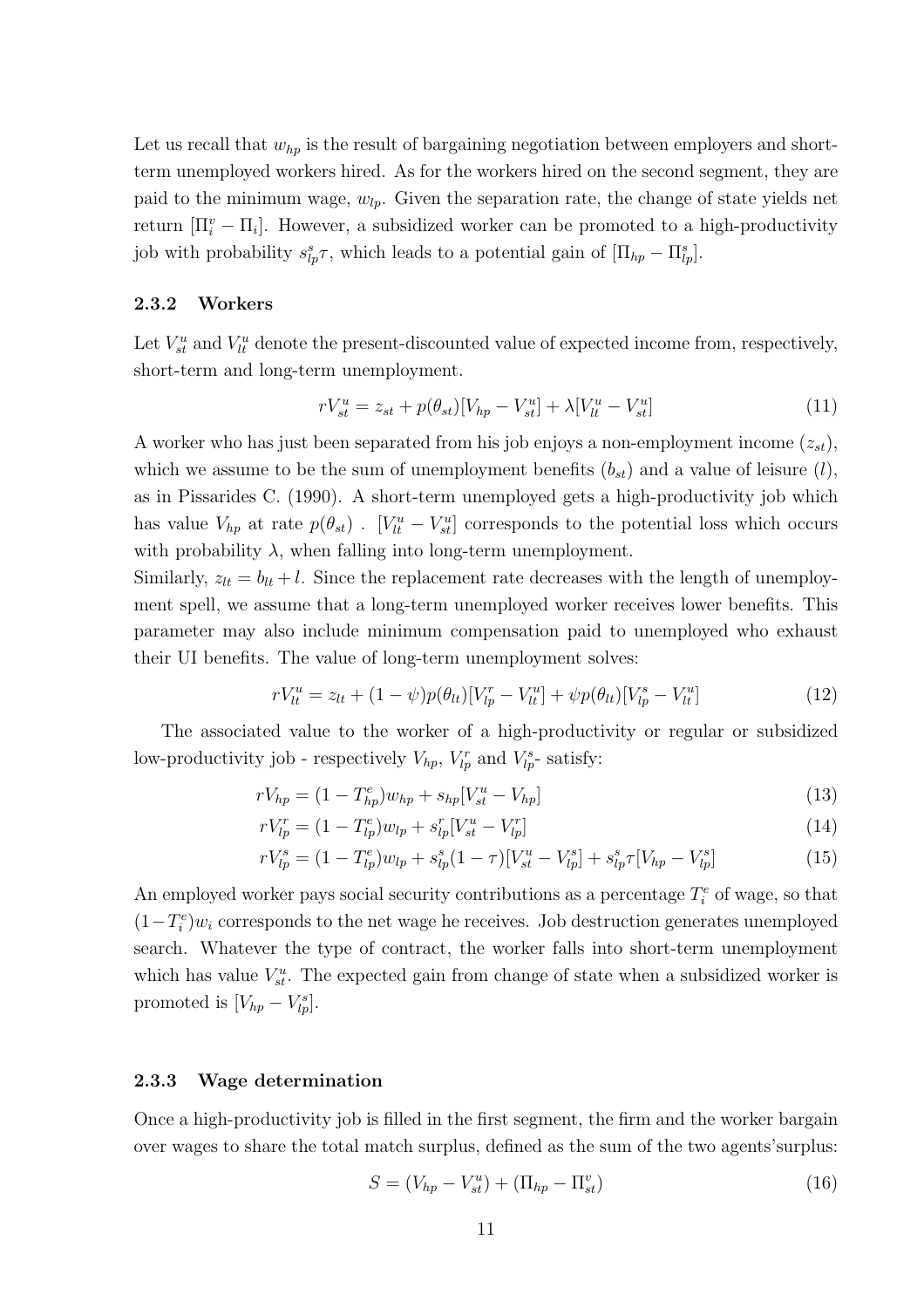The worker's and the firm's net return from the job match is given by the difference between the value of the job and the outside option.

We assume that the equilibrium wage of this game equals to the Nash-bargaining solution. Therefore  $w_{hp}$  maximizes the weighted product of the employer's and the worker's surplus and satisfies:

$$
w_{hp} = argmax(V_{hp} - V_{st}^u)^{\gamma} (\Pi_{hp} - \Pi_{st}^v)^{(1-\gamma)}
$$

where  $\gamma$  is the worker's relative bargaining power coefficient. The first-order maximization conditions lead to:

$$
(V_{hp} - V_{st}^u) = \frac{\gamma (1 - T_{hp}^e)}{[(1 - \gamma)(1 + T_{hp}^f) + \gamma (1 - T_{hp}^e)]} S
$$
(17)

$$
(\Pi_{hp} - \Pi_{st}^v) = \frac{(1 - \gamma)(1 + T_{hp}^f)}{[(1 - \gamma)(1 + T_{hp}^f) + \gamma(1 - T_{hp}^e)]} S
$$
\n(18)

It comes:

$$
w_{hp} = \frac{\gamma}{(1 + T_{hp}^f)} y_{hp} + \frac{(1 - \gamma)}{(1 - T_{hp}^e)} r V_{st}^u
$$
\n(19)

Workers receive a fraction of the surplus that they create by occupying the job which decreases with the payroll tax paid by the firm and increases with their bargaining power. They also receive a fraction of their reservation wage,  $rV_{st}^u$ , decreasing with their bargaining power. An increase in the social security contributions will raise the fraction of the reservation wage they receive.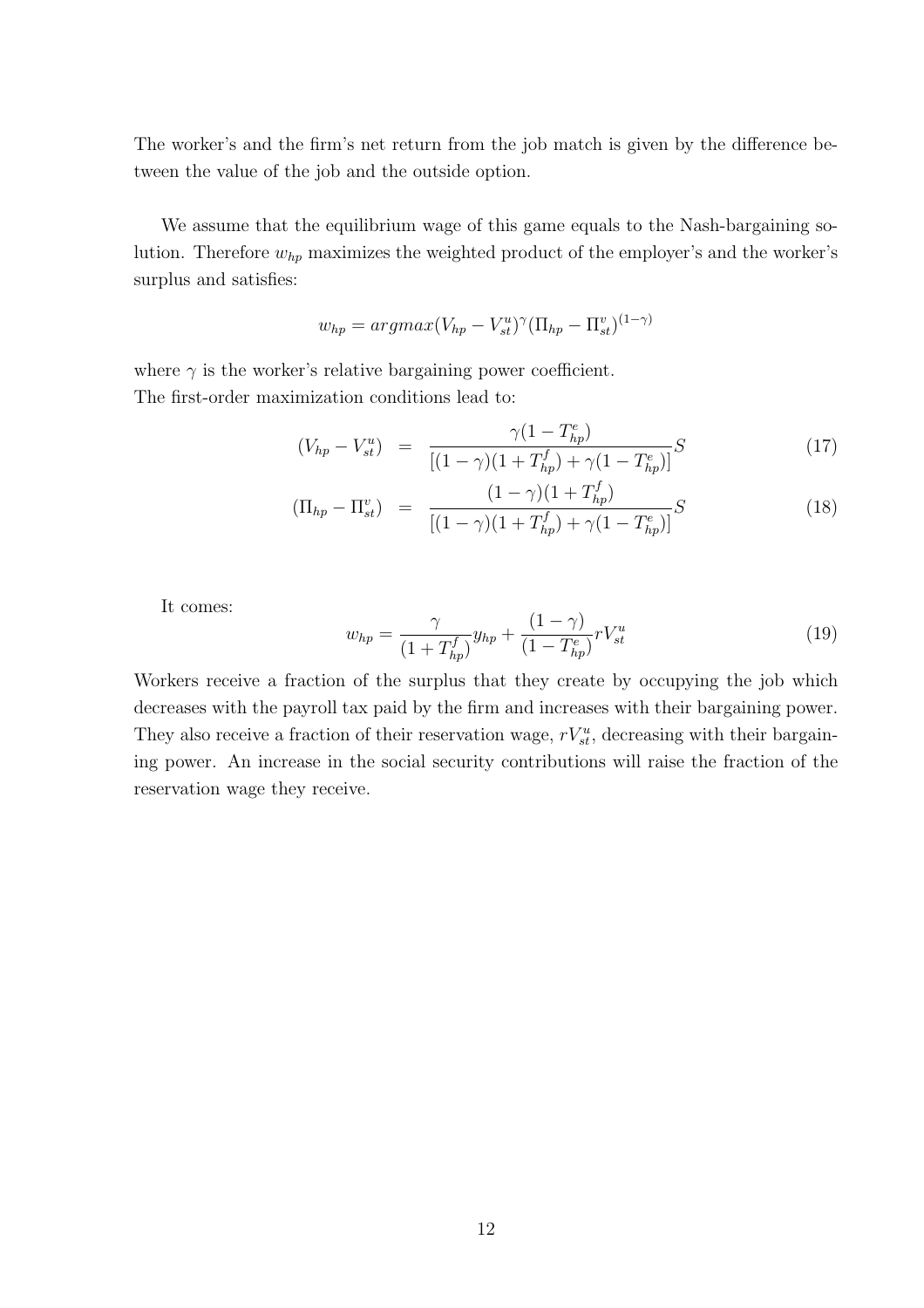### 2.4 Steady-State Equilibrium

A steady state equilibrium for this economy is vector  $(w_{hp}, \theta_{st}, \theta_{lt}, u, L_{hp}, L_{lp}^r, L_{lp}^s)$  that satisfies the flow equilibrium conditions, the job creation conditions and the wage curve.

#### 2.4.1 Beveridge Curve

The unemployment rate of the labor market can be defined as  $u = u_{st} + u_{lt}$  with  $u_i = \frac{U_i}{N_t}$  $\frac{U_i}{N_{LS}}$ . The flow equilibrium conditions<sup>14</sup> lead us to express these rates as a function of the labor market tightness on each segment,  $\theta_{st}$  and  $\theta_{lt}$ .

$$
u_{st} = \frac{s_{hp}}{s_{hp} + p(\theta_{st}) + \tau \psi \lambda + s_{hp} \lambda \left[\frac{1}{p(\theta_{lt})} + \frac{(1-\psi)}{s_{lp}^r} + \frac{\psi}{s_{lp}^s}\right]}
$$
(CB<sub>1</sub>)

$$
u_{lt} = \frac{\lambda s_{hp}}{p(\theta_{lt})\{s_{hp} + p(\theta_{st}) + \tau \psi \lambda + s_{hp} \lambda[\frac{1}{p(\theta_{lt})} + \frac{(1-\psi)}{s_{lp}^r} + \frac{\psi}{s_{lp}^s}]\}}
$$
(CB<sub>2</sub>)

These two equations correspond to implicit forms of Beveridge curves prevailing on each segment. It comes out that the labor market segmentation is not complete: shortterm or long-term unemployment rates are function of the opposite segment tightness. Moreover, programs targeted to long-term unemployed workers have an impact on shortterm unemployment:  $u_{st}$  depends on the policy parameters, as  $\psi$  and  $s_{lp}^s$ , but also on the propensity to promote,  $\tau$ .

Then the Beveridge Curve

$$
u = \frac{[\lambda + p(\theta_{lt})]s_{hp}}{p(\theta_{lt})\{s_{hp} + p(\theta_{st}) + \tau\psi\lambda + s_{hp}\lambda[\frac{1}{p(\theta_{lt})} + \frac{(1-\psi)}{s_{lp}^r} + \frac{\psi}{s_{lp}^s}]\}}\tag{CB}
$$

#### 2.4.2 Job Creation equations

According to the competitive entry condition:  $\Pi_{st}^v = 0$  and  $\Pi_{tt}^v = 0$ . It implies that firms create vacancies until any incremental profit is exhausted.

From equations (6) and (8) the job creation condition on the first segment can be defined as:

$$
\frac{h}{q(\theta_{st})} = \frac{y_{hp} - (1 + T_{hp}^f)w_{hp}}{(r + s_{hp})}
$$
\n
$$
(JC_1)
$$

1  $\frac{1}{q(\theta_{st})}$  can be viewed as the average duration of a vacancy posted to short-term unemployed workers. Then  $JC_1$ , as traditional job creation condition, implies that the average cost of a first segment's vacancy is equal to the expected profit of a high-productivity occupied job.

$$
^{14}u_{lt} = \frac{\lambda}{p(\theta_{lt})} u_{st}
$$
, and  $u = \frac{\lambda + p(\theta_{lt})}{p(\theta_{lt})} u_{st}$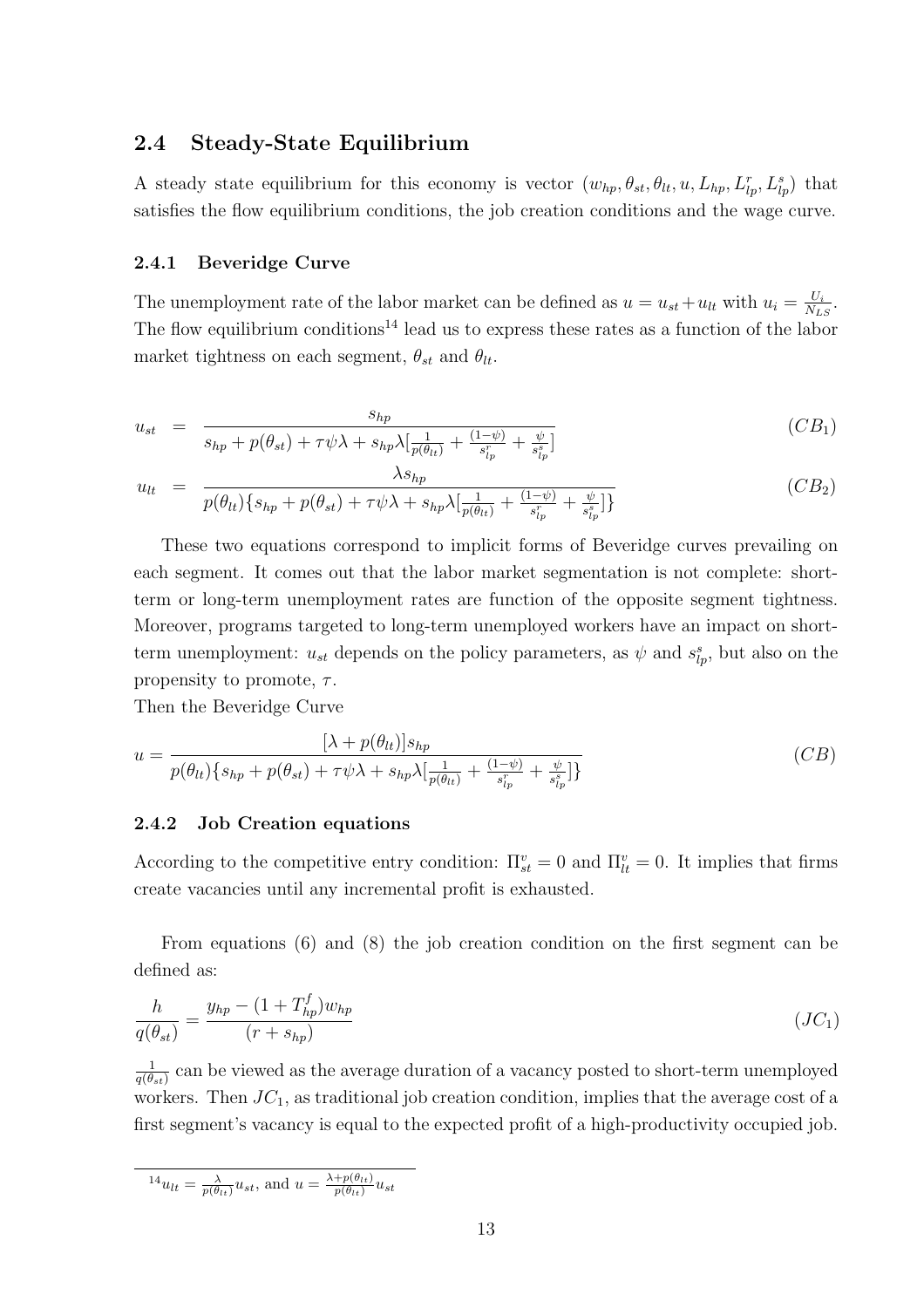On the second segment:  $\frac{h}{q(\theta_{lt})} = \psi \Pi_{lp}^s + (1 - \psi) \Pi_{lp}^r$ .

The average cost of a second segment's vacant post is equal to the average expected profit of an occupied job in the second segment (denoted by  $\Pi_{lp}$ ). It equals the weighted average between expected profits of regular and subsidized jobs.

Then, equations (7), (9) and (10) lead to the following job creation condition:

$$
\frac{h}{q(\theta_{lt})} = \frac{\psi[y_{lp} - (1 + T_{lp}^f - \xi)w_{lp}]}{(r + s_{lp}^s)} + \frac{\psi s_{lp}^s \tau[y_{hp} - (1 + T_{hp}^f)w_{hp}]}{(r + s_{hp})(r + s_{lp}^s)} + \frac{(1 - \psi)[y_{lp} - (1 + T_{lp}^f)w_{lp}]}{(r + s_{lp}^r)} \tag{JC_2}
$$

#### 2.4.3 Wage Curve

According to the bargaining process and solving equations (11) to (15), we obtain the Wage curve:

$$
w_{hp} = \frac{\gamma}{(1 + T_{hp}^f)} y_{hp}
$$
  
+ 
$$
\frac{(1 - \gamma)(1 + T_{hp}^f)(r + s_{lp}^s)(r + s_{lp}^r)\{[r + p(\theta_{lt})]z_{st} + \lambda z_{lt}\}}{(1 - T_{hp}^e)(1 + T_{hp}^f)D}
$$
  
+ 
$$
\frac{\lambda(1 - \gamma)(1 + T_{hp}^f)(1 - T_{tp}^e)p(\theta_{lt})\{(r + s_{lp}^r)\psi + (r + s_{lp}^s)(1 - \psi)\}w_{lp}}{(1 - T_{hp}^e)(1 + T_{hp}^f)D}
$$
  
+ 
$$
\frac{\{\gamma(r + s_{lp}^s)[r + p(\theta_{lt})]p(\theta_{st}) + \lambda\gamma\psi p(\theta_{lt})s_{lp}^s\tau\}\{(r + s_{lp}^r)(1 - T_{hp}^e)[\frac{h}{q(\theta_{st})}]\}}{(1 - T_{hp}^e)(1 + T_{hp}^f)D}
$$
 (WC)

with

$$
D = \{ (r + s_{lp}^s)(r + s_{lp}^r)(r + p(\theta_{lt})) + \lambda [(r + s_{lp}^r)\psi p(\theta_{lt}) + (r + s_{lp}^s)(1 - \psi)p(\theta_{lt}) + (r + s_{lp}^s)(r + s_{lp}^r)] \}
$$

As for the implicit forms of the Beveridge curves, it comes out that the outcome of the negotiation process depends on long-term unemployment's and low-productivity employment's characteristics. When a worker bargains over his wage, he takes into account, once fallen into long-term unemployment, the risk of remaining unemployed and the various existing opportunities. Short-term unemployed influence the equilibrium outcome only through their influence on the bargaining bargaining process.

#### 2.4.4 Welfare

The government collects social security contributions, pays unemployment benefits  $(b_{st}$ and  $b_{lt}$ ) and finances the wage subsidy program. In the equilibrium, the budget of the state can be written as follows:

$$
G = L_{hp}(T_{hp}^f + T_{hp}^e)w_{hp} + (L_{lp}^r + L_{lp}^s)(T_{lp}^f + T_{lp}^e)w_{lp} - \left\{L_{lp}^s \xi w_{lp} + U_{st}b_{st} + U_{zt}b_{zt}\right\} \tag{20}
$$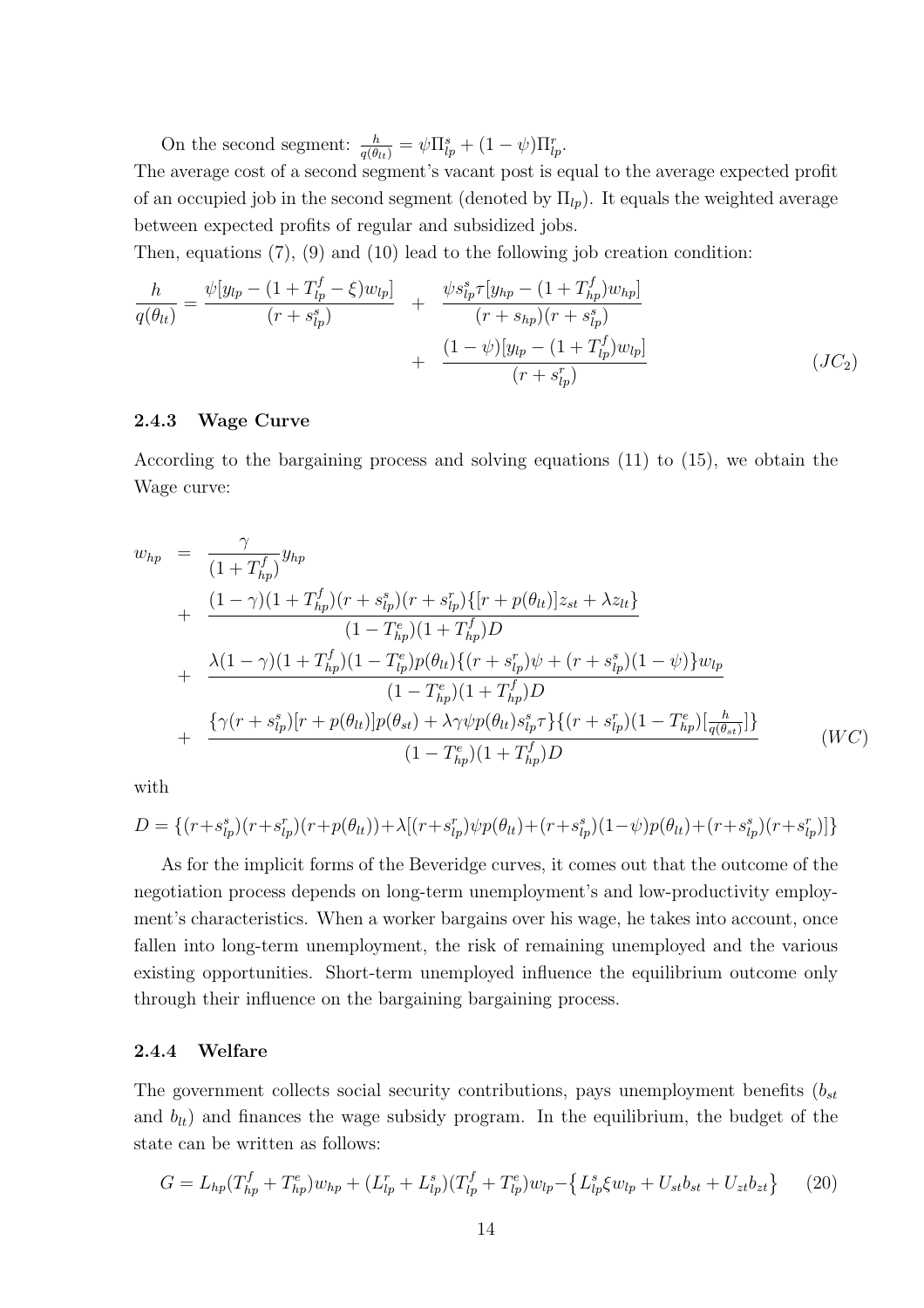where  $G > 0$  (resp.  $G < 0$ ) is the budget surplus (deficit).

Assume that the government distributes its budget surplus among the population or taxes workers to cover the deficit: It modifies workers' value functions (11)-(15) while leaving unchanged the steady state equilibrium.

The steady state utilitarian welfare function  $(W)$  is the sum of workers' welfare  $(W<sup>w</sup>)$ , firms' welfare  $(W<sup>f</sup>)$  and transfers:

$$
W_w = rV u_{st} U_{st} + rV u_{lt} U_{lt} + rV_{hp} L_{hp} + rV_{lp}^r L_{lp}^r + rV_{lp}^s L_{lp}^s \tag{21}
$$

$$
W_f = r \Pi_{hp} L_{hp} + r \Pi_{lp}^r L_{lp}^r + r \Pi_{lp}^s L_{lp}^s \tag{22}
$$

Substituting the value functions  $(8)-(15)$ , and using the steady state equilibrium conditions (1)-(5),  $JC_1$  and  $JC_2$ , workers' and firms' welfare can be written as a weighted average of individuals' instantaneous utilities:

$$
W^w = L_{hp}(1 - T_{hp}^e)w_{hp} + (L_{lp}^r + L_{lp}^s)(1 - T_{lp}^e)w_{lp} + U_{st}z_{st} + U_{lt}z_{lt}
$$
  

$$
W^f = L_{hp}[y_{hp} - (1 + T_{hp}^f)w_{hp}] + (L_{lp}^r + L_{lp}^s)[y_{lp} - (1 + T_{lp}^f)w_{lp}] + L_{lp}^s\xi w_{lp} - (\theta_{st}U_{st} + \theta_{lt}U_{lt})h
$$

Finally, the welfare of the economy is given by:

$$
W = L_{hp} \left[ y_{hp} - (T_{hp}^e + T_{hp}^f) w_{hp} \right] + L_{lp}^r \left[ y_{lp} - (T_{lp}^e + T_{lp}^f) w_{lp} \right] + L_{lp}^s \left[ y_{lp} - (T_{lp}^e + T_{lp}^f - \xi) w_{lp} \right] + U_{st} z_{st} + U_{lt} z_{lt} - \theta U h + G
$$
\n(23)

which simplifies to:

$$
W = L_{hp} y_{hp} + (L_{lp}^r + L_{lp}^s) y_{lp} + Ul - \theta Uh \tag{24}
$$

where  $l$  denotes the leisure's value.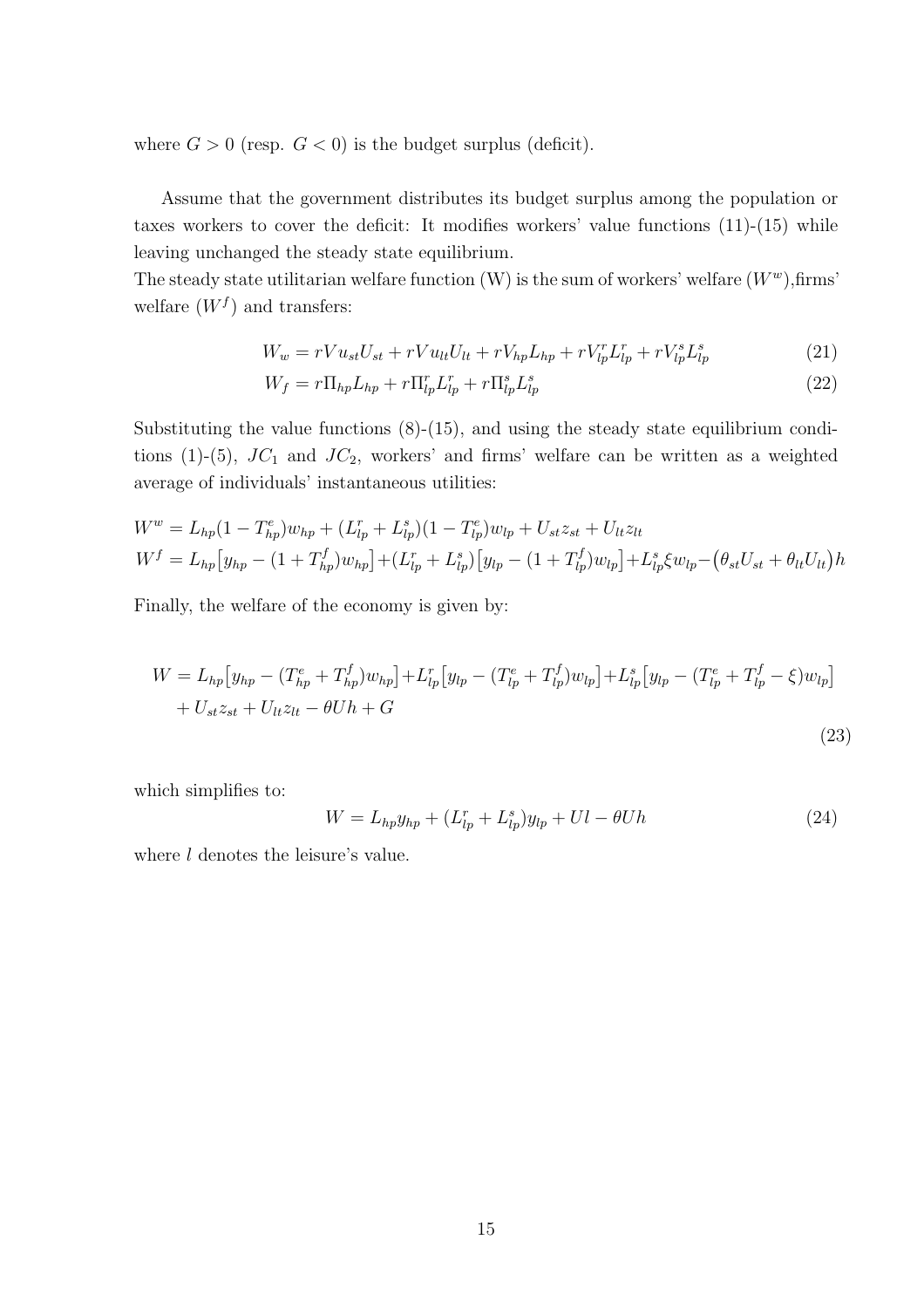## 3 Comparative Statics analysis

We now examine how an increase in the opportunity to benefit from the subsidy (measured by  $\psi$ ) influences the endogenous variables. As our concern is a steady-state analysis, we find long-run effects induced by a permanent change in the psi-value.

Firms do not benefit from the subsidy for all long-term unemployed workers they hires. A rise in the psi-value has to be seen as an improvement in the participation rate of firms. It then implies a larger number of subsidized jobs for a given number of hires. It should also be pointed out that an economy without wage subsidies program is characterized by a null value of the parameter  $\psi$ .

Initially, we analyze the short run effects as firms and workers do not adjust their decisions in response to an increase in the psi-value. We consider the labor market tightness and the negotiated wage as given. A rise in the parameter  $\psi$  will result in an exogenous substitution of regular low-productivity jobs by subsidized contracts in the second segment. As a subsidized job can be converted, it will also affect high-productivity employment. Hence, a rise in  $\psi$  alters employment composition and leads to a first mechanical effect whose sign depends on the different job destruction rates. We assume for the analysis that  $s_{lp}^s > s_{lp}^r$  which is verified in the simulations. The parameter  $\tau$  have to be higher than a threshold<sup>15</sup> defined as  $s_{hp}[\frac{1}{s^r}]$  $\frac{1}{s_{lp}^r}-\frac{1}{s_{lj}^s}$  $\frac{1}{s_{ip}^s}$  so that unemployment decreases. If the policy is not sufficiently efficient, only few subsidized jobs will be preserved and destructions flows into short-term unemployment will raise. Since the exit rates of short-term and long-term unemployment are constant, the surplus of workers falling into short-term unemployment is transferred to long-term unemployment. This effect corresponds to a displacement of the Beveridge curves for both segment.

Secondly, we analyze how firms adjust their labor demand by posting more or less vacancies.

If  $\psi$  increases, employers are more likely to benefit from the program in the second segment. Assuming that the value of a subsidized contract is higher than the value of a regular job, the average expected profit of an occupied job in the second segment increases. Firms are then induced to post more vacancies directed to targeted workers.

As the exit rate of long-term unemployment raises, the first direct effect is a reduction in the stock of long-term unemployed workers. Nevertheless, according to  $CB<sub>1</sub>$ , the increase in the low-productivity jobs creations will raise short-term unemployment<sup>16</sup>. This

<sup>15</sup> Differentiating  $CB_1$  for a given  $\theta_{st}$  yields:  $\frac{du_{st}}{d\psi}$  =  $-\lambda s_{hp}\Big\{\tau +s_{hp}[\frac{1}{s_{lp}^r}-\frac{1}{s_{lp}^s}]\Big\}$  $\overline{\phantom{0}}$  $\frac{\sum\limits_{i=1}^{n} \sum\limits_{j=1}^{n} \sum\limits_{i=1}^{n} \sum\limits_{j=1}^{n} j_j}{s_{hp} + p(\theta_{lt}) + \tau \psi \lambda + s_{hp} \lambda \left[\frac{1}{p(\theta_{lt})} + \frac{(1-\psi)}{s_{lp}^T} + \frac{\psi}{s_{lp}^S}\right]\right\}^2}$ <sup>16</sup>At steady state, the impact of  $\theta_{lt}$  on short-term unemployment is given by  $\frac{du_{st}}{d\theta_{lt}} = \frac{s_{hp}^2 \lambda}{\int \frac{du_{gt}}{\lambda} \left| \frac{g_{hp}^2 \lambda}{g_{lt}^2} \right|}$ e impact o $\left[\frac{dp(\theta_{lt})/d\theta_{lt}}{p(\theta_{lt})^2}\right]$ ¤  $\overline{\phantom{0}}$  $\frac{c_{hp}\cdot\sqrt{1-p(\theta_{lt})^2-1}}{s_{hp}+p(\theta_{st})+\tau\psi\lambda+s_{hp}\lambda[\frac{1}{p(\theta_{lt})}+\frac{(1-\psi)}{s_{lp}^r}+\frac{\psi}{s_{lp}^s}] \Big\}^2}>0$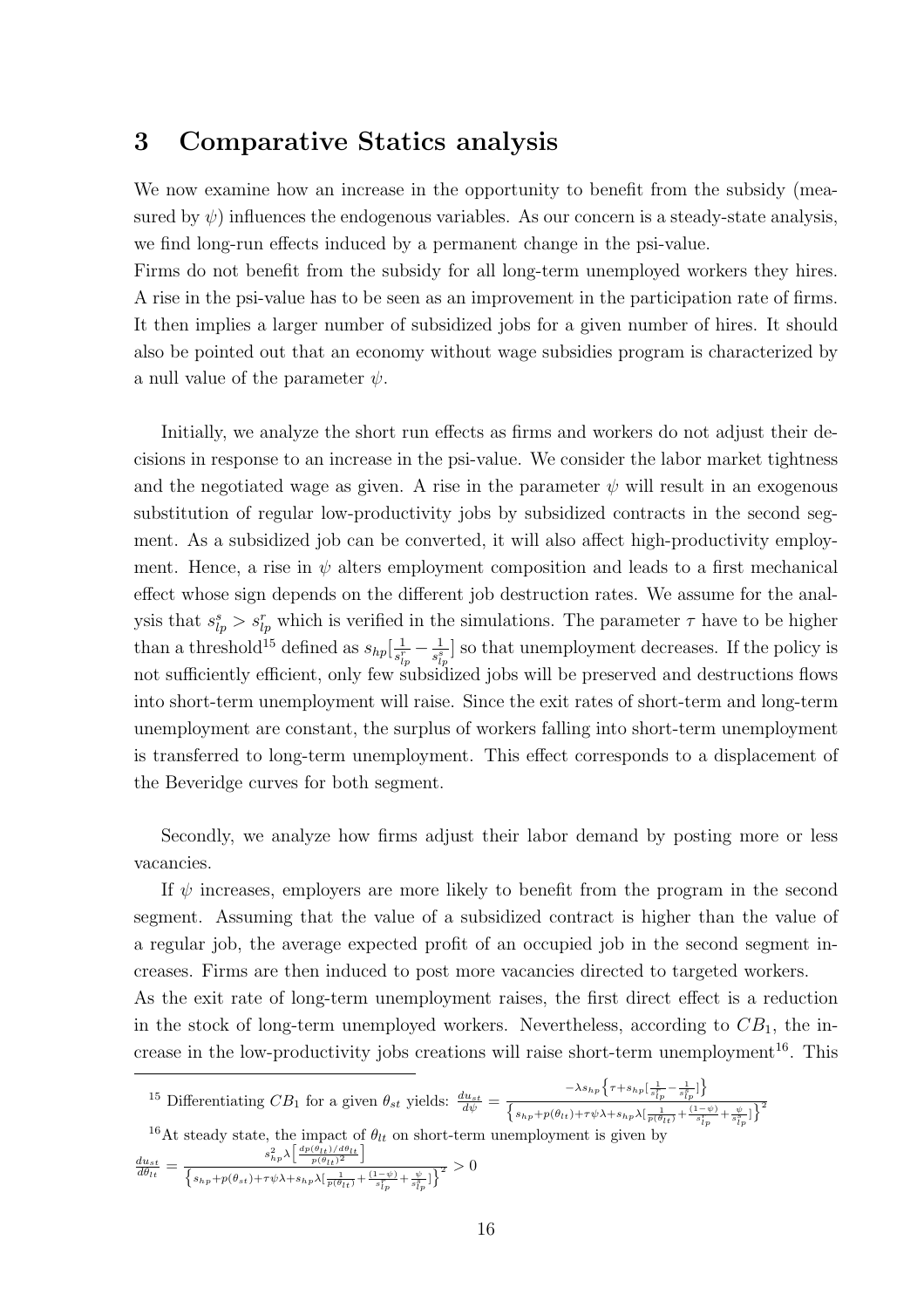leads to the same effect that previously stated: an increase in low-productivity employment implies additional job destruction flows into short-term unemployment. Long-term unemployment will respond according to variations in the exit rate of short-term unemployment. However, intuitively, the labor demand should be stimulated enough so that long-term unemployment is reduced whereas short-term unemployment increases.

The analysis shows that for a given wage  $w_{hp}$ , job creation decisions in the first segment are not affected by the program. Firms adjust their labor demand according to variations of short-term unemployment<sup>17</sup>, but the tightness,  $\theta_{st}$ , is constant. Further, when the total number of jobs is fixed, a rise in the psi-value improves the relative return of lowproductivity employment and then induces a direct substitution of jobs offered to shortterm unemployed by vacancies posted on the second segment.

We now consider the effect of an increase in  $\psi$  on the wage bargaining process. The outside option of a short-term unemployed depends on the value of long-term unemployment which increases with the parameter  $\psi$ . Firstly, long-term unemployed are more likely to be hired in a subsidized job whose value is supposed to be higher than the value of regular employment. Secondly, as labor demand is stimulated in the second segment, the exit rate of long-term unemployment increases. These effects tend to push up the negotiated wage. However, variations in unemployment have also an impact on the bargaining process which outcome is unknown. Actually, if the first mechanical effect, as before, implies a rise in short-term unemployment, the wage tends to be reduced. Nevertheless, the effect of the improvement in the employment prospects of long-term unemployed should be intuitively stronger. Thus, we assume for the rest of the analysis that workers would negotiate their wage up<sup>18</sup> in response to a rise in  $\psi$ . The expected profit of a high-productivity job would then be reduced, which induces firms to post fewer vacancies on the first segment. The reemployment probability decreases and short-term unemployment increases. Note that if  $\tau = 0$ , variations in  $w_{hp}$  do not affect the labor market tightness of segment 2. Short-term and therefore long-term unemployment increase unambiguously. When subsidized contracts can be converted into high-productivity jobs, an increase in  $w_{hp}$  will also reduce the labor demand in the second segment - cf. equation  $JC_2$ . But that effect depends on the conversion rate of subsidized contracts and should be of limited magnitude.

Intuitively, according to the labor demands variations, we expect long-term unemployment to fall whereas short-term unemployment increases. Note that for low values of  $\tau$ , the reduction of long-term unemployment should be lower, and short-term unemployment would increase unambiguously, (the two cases are illustrated in Appendix A).

<sup>&</sup>lt;sup>17</sup>It refers to labor market externalities: if the jobless individuals are more numerous in the segment,  $\theta_{st}$  is reduced and the probability to fill a vacancy increases. Firms are induced to open more vacant jobs which will increase the tightness to its initial level. The same argument is available when short-term unemployment decreases.

<sup>&</sup>lt;sup>18</sup>It corresponds to the most likely case and we obtain this effect in the simulation.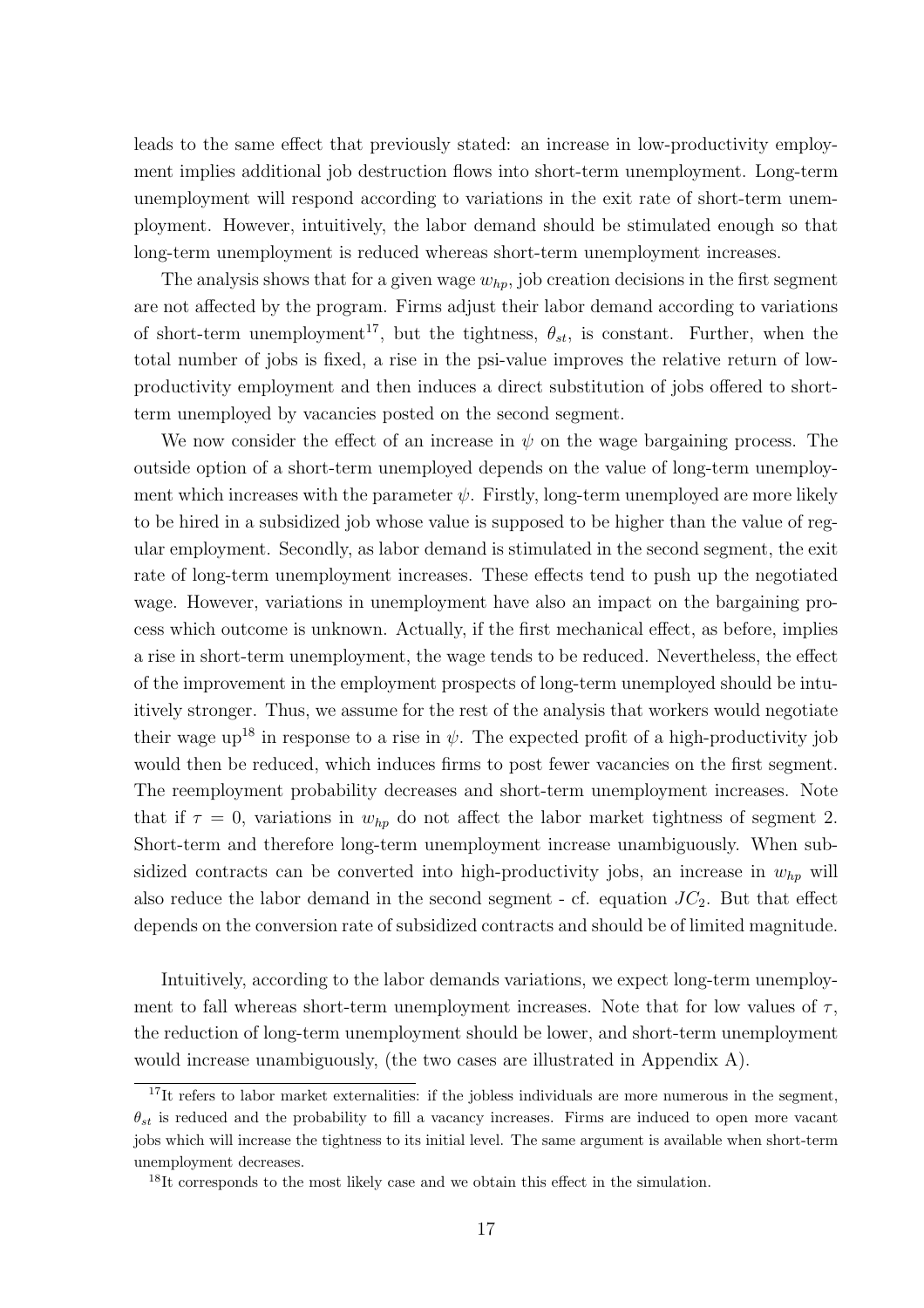If the segmentation of the labor market was total, a rise in  $\psi$  would stimulate job creations on the second segment whereas it would not affect the labor demand of short-term unemployed. As we assume that labor market segments are not juxtaposed, our paper highlights an indirect substitution effect driven by the wage bargaining process.

## 4 Simulations

The model we developed above does not allow us to conclude on the overall impact of wage subsidies programs. The ambiguity of the effects reflects the multiple channels of influence on unemployment. Which is the net effect is a quantitative question. We next calibrate our model for the French economy to evaluate the effects pointed out previously.

### 4.1 Calibrating the model

The parameters values are computed to match the French low-skilled labor market in 1995. The benchmark economy (where there is no wage subsidies) stands for the situation of the active population of employees, except public office, and unskilled workers.

We adopt the following Cobb-Douglas matching function:  $M(U_i, V_i) = U_i^{(\alpha)} V_i^{(1-\alpha)}$  $i^{(1-\alpha)}$ . We assume that the matching technology is identical for both segments. The elasticity with respect to unemployment of the segment,  $\alpha$ , is set to 0.5. As we consider the lowskilled labor market, the workers' share of the match surplus,  $\gamma$ , is fixed to 0.4, which is consistent with Abowd J. and Allain L. (1996). We take the month as unit of time. The interest rate is set to 0.004 (5% on an annual basis), and  $\lambda$  is fixed so that short-term unemployment duration is 12 months,  $(\lambda = \frac{1}{12})$ . The destruction rates,  $s_{hp}$  and  $s_{lp}^r$ , are calibrated according to the French database on job creations and job destructions<sup>19</sup>. The average duration of a high-productivity job is about 80 months whereas a low-productivity job is destructed after 40 months. The exogenous wage of low-productive employment is set to the minimum wage level (SMIC) of 1995. Similarly, payroll taxes, and social contributions are computed according to the French law in 1995. The net replacement rate of a short-term unemployed worker was equal to 73% in 1995 (Martin J. (1996)). As the minimum duration of a job is 40 months, all short-term unemployed received unemployment benefits. Then, we computed the value of  $b_{st}$  according to an effective replacement rate of 73%. As a long-term unemployed worker remains in unemployed until he finds a job, we consider an average value of the replacement rate: 45.33%, (Martin J. (1996)). In France only 55% of unemployed where indemnized in 1995. Then, the effective replacement rate

<sup>&</sup>lt;sup>19</sup>Enquête sur les Mouvements de Main-d'Oeuvre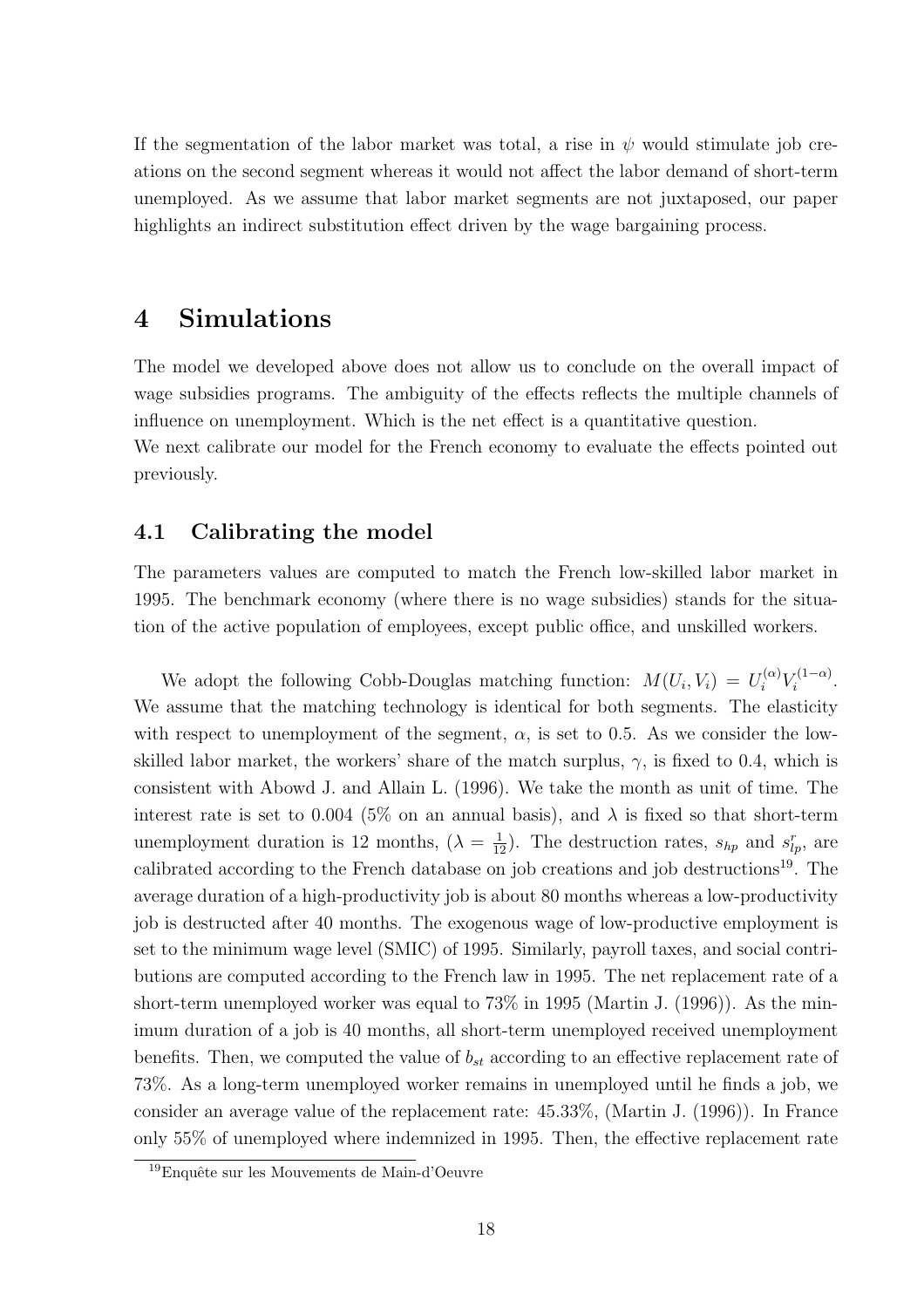for long-term unemployed is set to 25%.

Finally, we have four parameters,  $l, h, y_{hp}$  and  $y_{lp}$ , which are unobservable. The leisure utility and productivities are fixed to match employment and wages observed in 1995, Table 1, whereas h is set so that the total cost of vacant posts equals 5% of the output. Then, the average cost of a vacancy posted to short-term unemployed represents 35% of the annual productivity of a first segment job. On the second segment, it equals to 12% of the job annual productivity.

| Table 1: The French low-skilled labor market in 1995 |            |
|------------------------------------------------------|------------|
| Unemployment rate                                    | 18.95\%    |
| Employment paid at the minimum level                 | $22\%$     |
| Bargained wage of low-skilled workers                | $1.3*SMIC$ |

In 1995, France introduced a reduction in employer's contribution thus establishing a new type of contract: the "Initiative-for-Employment Contract", (CIE). It's a measure targeted to unemployed excluded from the labor market, as long-term unemployed, welfare recipients and disabled workers. The jobs are either of undetermined duration or fixedterm contracts lasting between 12 and 24 months. However, firms benefit from the subsidy for a maximum period of 24 months. They are entitled to an exoneration of payroll tax combined with a premium for priority unemployed persons.

We compute the values of  $\psi$ ,  $\tau$ ,  $\xi$ , and  $s_{lp}^s$  in order to match the program's characteristics. The probability that the subsidy ends is calibrated so that the average payment duration is 24 months. As a CIE involves an average reduction in the labor cost of 40% (Insee, Dares and Liaisons Sociales (1997)),  $\xi$  is set to 48.72%. According to Charpail C. and Zilberman S. (1999), there is only few internal mobility after the completion of a CIE. The parameter  $\tau$ , fixed to 16%, corresponds to the proportion of the ex-recipients who were promoted within the firm. Finally, structural parameter  $\psi$  is unknown. It is then numerically computed to reproduce the stock of CIE observed in the economy, (300000 contracts in 1999). The policy parameters that we use are reported in Table 2.

Finally, a sensitivity analysis is reported in Appendix C. We computed values of l, h,  $y_{hp}$  and  $y_{lp}$  in order to reproduce the benchmark economy for different values of the elasticity of the matching function, the bargaining power and destruction rates. Results for the economy with the French program are reported in Tables (6) to (9).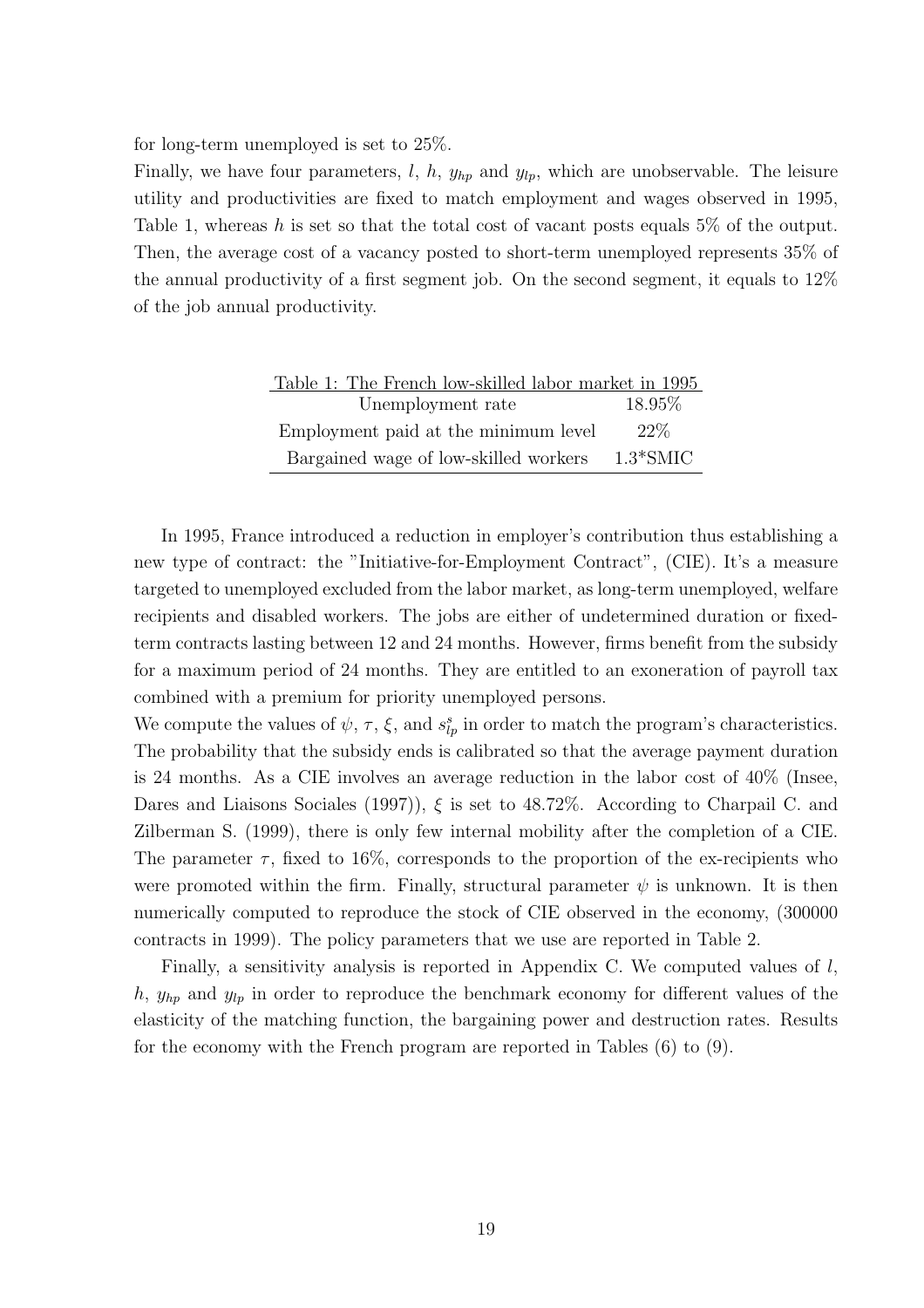|  | Table 2: Policy parameters values |  |
|--|-----------------------------------|--|
|  |                                   |  |

| $0.33 \quad 0.4872$ | 0.16 |
|---------------------|------|
|                     |      |

### 4.2 Simulation results of the French policy

The first column of Table 3 - Appendix B - characterizes the economy without wage subsidies. The equilibrium unemployment rate of low-skilled workers is 18.95%. Shortterm unemployed workers experience fewer difficulties in finding a job than those who are searching for more than a year. Consequently, 71.7% of jobless individuals are long-term unemployed which is higher than the real French proportion.

The second column summarizes the simulation results for the stable economy in which the French contract was set up. The targeted wage subsidy program appears to be efficient as the unemployment rate decreases by 6.7 points. The program has a significant impact on the targeted group since it improves its hiring prospects. Long-term unemployed workers represent henceforth 45% of job seekers of the whole economy. Although the net effect on employment is obviously positive, the CIE implies perverse effects, which tends to reduce the policy's impact.

There are more workers searching for short time periods in the economy with a lower reemployment probability. This is due to the increase in the number of job destructions and to the shift in the labor demand from short-term to long-term unemployed. Firstly, from the calibration, we find  $\tau$  lower than  $s_{hp}[\frac{1}{s^r}]$  $\frac{1}{s^r_{lp}}-\frac{1}{s^s_{lj}}$  $\frac{1}{s_{lp}^s}$ . Consequently, as stated in the comparative statics, destruction flows into short-term unemployment increase. Secondly, since the wage is pushed up, firms post fewer vacancies within the first segment. It refers to the indirect substitution effect we highlight in the comparative statics. If the measure had had no impact on the bargaining process, and then on job creation decisions, the labor demand of short-term unemployed would have increased. This is due to positive inter-group externalities. To illustrate it, we have done a simulation of the policy keeping the negotiated wage of the benchmark economy constant: the results are reported in the third column of Table 2- Appendix B. We observe that the net employment gain induced by the CIE would have been stronger. Even if the labor demand is reduced when the CIE is set up, high-productivity employment increases. About 39% of the creations are due to promotions of subsidized workers<sup>20</sup>. The rest is due to hirings of short-term unemployed workers who are more numerous. Moreover, the majority of jobs created are highly productive: as reported in Table 3-Appendix B, they represent 82.8% of the total creations.

 $20$ The conversion of subsidized contract represents  $32.6\%$  of the total jobs'creations, Table 4-Appendix B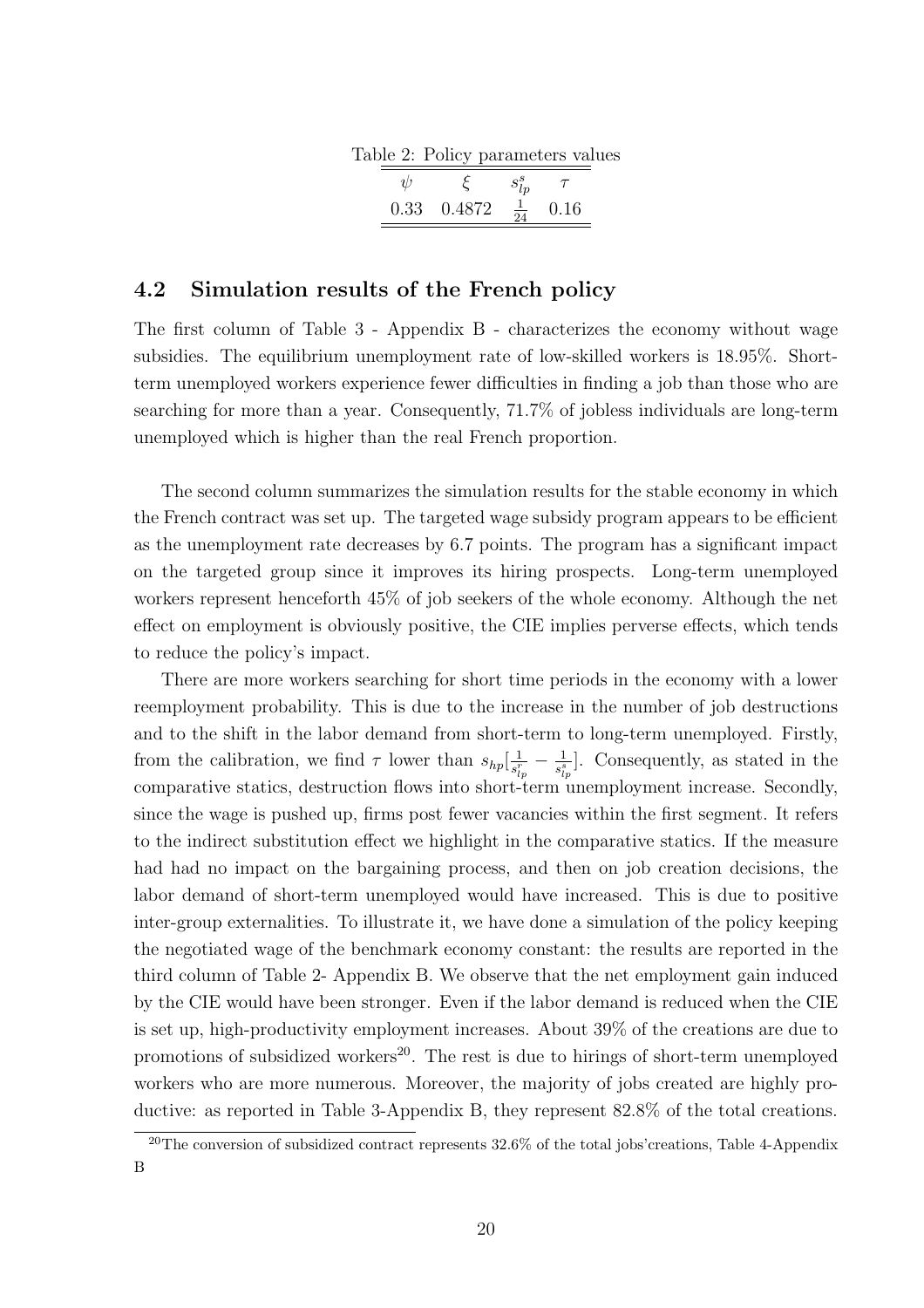The French program induces firms to post more vacancies to long-term unemployed. Although 300000 subsidized contracts are opened, we observe that low-productivity employment does not increase much. This is due to strong deadweight effects within the second segment. However, these effects occur exogenously and depend on the parameter  $\psi$ . We should have adopted an ex-ante segmentation of low-productivity employment to estimate deadweight effects induced by the scheme. Nevertheless, we have assumed that employers who post vacancies in the second segment ignore if they will benefit from the subsidy. This assumption does not modify the program's effect on the labor demand of long-term unemployed significantly. On one hand, we overestimate the labor demand of the firms that will not be subsidized, and on the other hand, we underestimate the entries of employers who will benefit from the scheme.

Further, we examine how the French program affects the welfare of the economy. Results are reported in Table 5 - Appendix B.

The government collects social security contributions, pays unemployment benefits and supports the subsidy payment. We observe that the benchmark and the subsidized economies are both characterized by a budget surplus. The first point is that the policy is self-financing. Firstly, in the absence of a concern for redistribution, the analysis shows that the wage subsidy program improves the situation of workers and firms, thus increasing the aggregate net output (by 2%). As the situation of all groups of workers get better, we can conclude to a steady state Pareto improvement. Then, we assume that the government distributes its budget surplus among the population. Table 4 shows that the welfare improves as before but also that the program's effects get stronger. Because both employment and negotiated wage increase, government revenues are higher in the subsidized economy. Similarly, expenditures on unemployment benefits are reduced. Hence, the budget surplus is 8% higher even if the government has to support the subsidy's payment. Workers' welfare and then net aggregate output increase more than in the absence of redistribution.

Finally, the program involves a substantial increase in employment and improves the welfare of the economy. As we were expecting, long-term unemployment is reduced whereas short-term unemployment increases. Although workers face more risks of remaining at least one year in unemployment, once long-term unemployed, they will get a job more quickly than in the benchmark economy. The analysis suggests that the net employment gain is strongly positive. However, let us recall that as the model is developed in steady state, we focus on the long-run effects of the CIE introduction. As a result, it does not give us any information about the dynamic behind the response.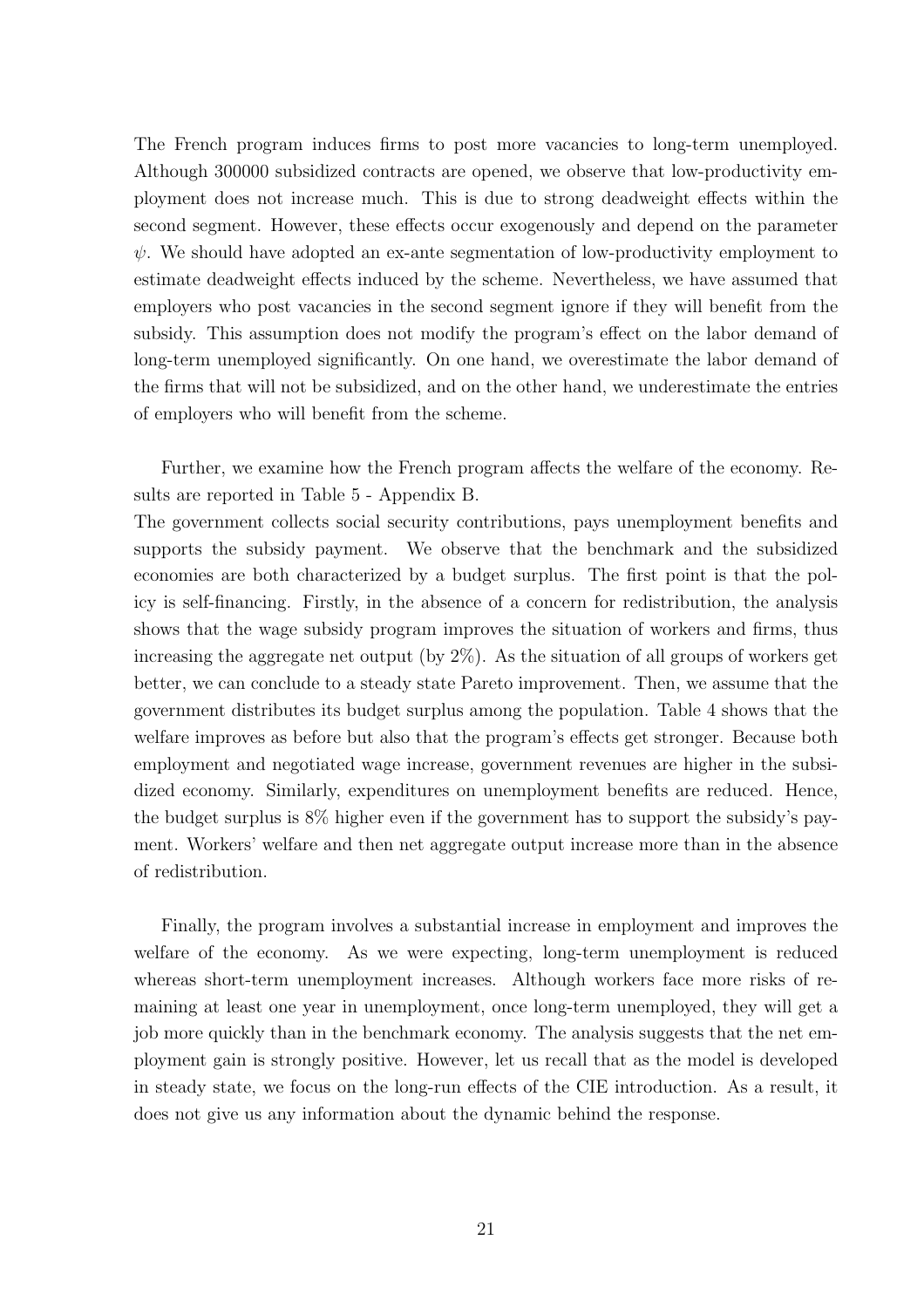## 5 Conclusion

This paper can be viewed as an attempt to evaluate the impact of a wage subsidy targeted to the long-term unemployed on the low-skilled labor market. A matching model enriched to take into account interactions between labor markets provides a powerful setting for analyzing perverse effects of such targeted schemes.

The analysis developed in the paper argues that a wage subsidy program set up in a large scale will obviously stimulate labor demand of the targeted group, and reduce longterm unemployment. However, it will also have repercussions within the first segment, where short-term are searching for highly productive jobs, through the wage bargaining process and transitions between the labor market states. The model suggests that various effects depend on the targeted schemes efficiency to allow workers to keep a job and to be promoted. Although wage subsidy programs may improve hiring and employment prospects of the targeted group, the net effect on unemployment is ambiguous. Some indirect effects should reduce the negative impact on long-term unemployment without overcoming it. Our modelization mainly brings out an indirect substitution effect driven by the negotiation.

Using this framework, the simulation shows that the reduction in employer's contribution introduced in France in 1995 (the "Initiative-for-Employment Contract") performs well as it involves a substantial increase in low-skilled employment and improves workers' welfare. As we were expecting, long-term unemployment is reduced whereas short-term unemployment increases. The results suggest that the program leads to large substitution effects.

Simulating a model developed at steady state, as Cardullo G. and Van der Linden B. (2006) or Vereshchagina G. (2002), allows us to analyze the long-run implications of a permanent change in the program. Search frictions and incomplete information tend to lengthen the transition between the benchmark economy and the new steady state. As noted by Cardullo G. and Van der Linden B. (2006), "a fully rigorous analysis would require to look also at the adjustment path towards the steady state values". Nevertheless, what matters here for our study on the French CIE is the mechanisms relative to the adverse effects we highlight and the net employment gain.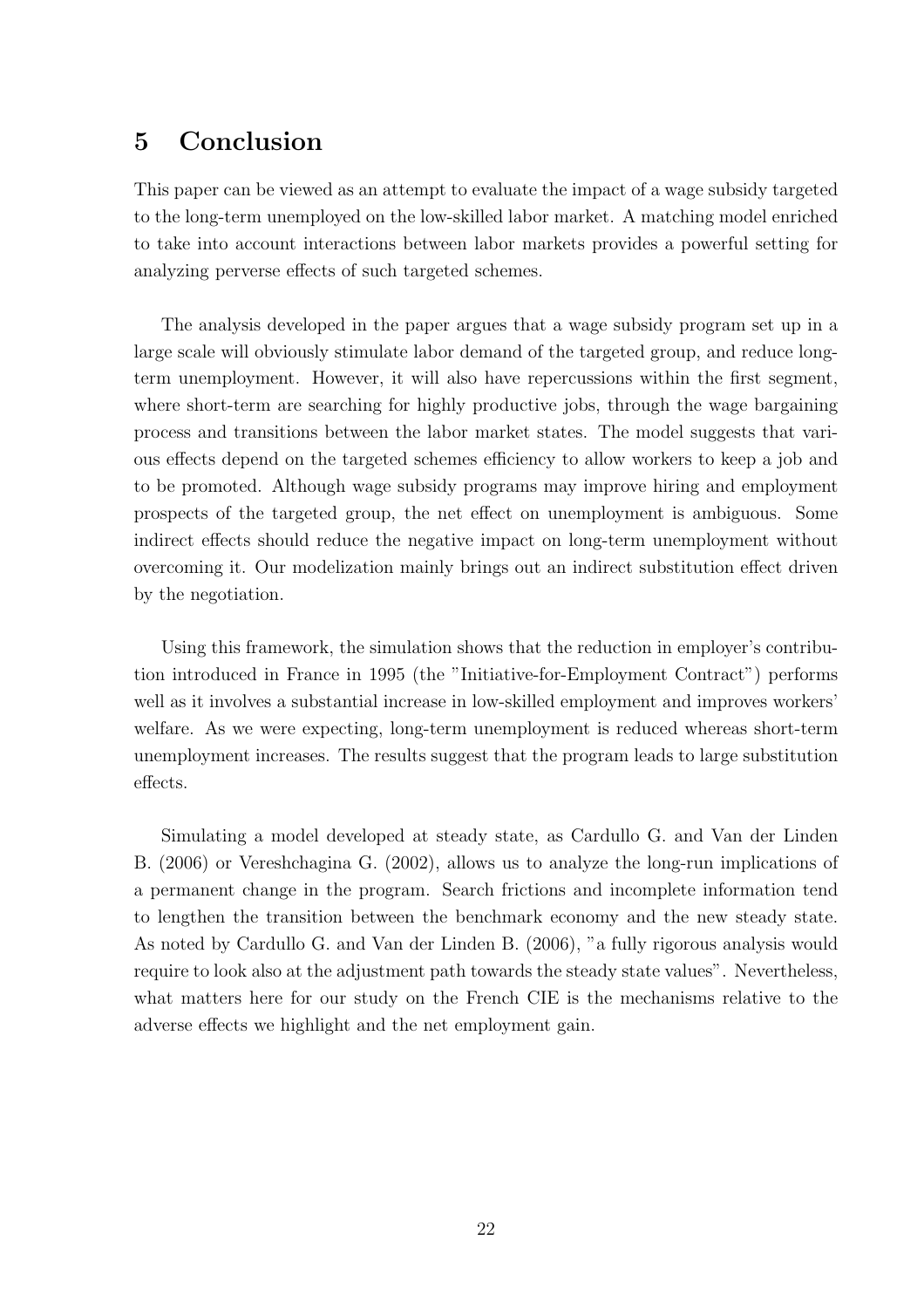## References

- Abowd J. and Allain L., "Compensation Structure and Product Market Competition," Annales d'Economie et de Statistique, 1996, (41/42), 207–217.
- Belleville A., "L'utilisation des aides à l'emploi par les entreprises: permanence ou logique conjoncturelle?," Premières Synthèses, DARES, 2001, (25.1).
- and Charpail C., "Maintien dans l'emploi ou retour au chômage à l'issue d'un Contrat Initiative Emploi: le poids de la conjoncture économique," Premières Synthèses, DARES, 2000, (44.2).
- Berger E., Defosseux M., Even K., De Palmas J-P., Mas S., Sanchez R., and Zamora P., "Les bénéficiaires des politiques de l'emploi: des parcours sensibles aux mouvements conjoncturels de l'économie," Premières Synthèses, DARES, 2002, (52.3).
- Brodaty T., Crépon B., and Fougère D., "Do long-term unemployed workers benefit from active labor market programs? Evidence fram France, 1986-1998," working paper, 2002.
- Cahuc P. and Carcillo S., "Que peut-on attendre des Contrats Nouvelle Embauche?," Revue française d'économie,  $2006, 21(1), 37-86.$
- Calmfors L., "Active labour market policy and unemployment, a framework for the analysis of crucial design features," OECD Economic Studies, 1994, (22).
- , Forslund A., and Hemström M., "Does active labour market policy work? Lessons from the Swedish experiences," Swedish Economic Policy Review, 2001, 8  $(2), 61-131.$
- Cardullo G. and Van der Linden B., "Employment Subsidies and Substitutable Skills: An Equilibrium Matching Approach," IZA Discussion Paper, 2006, (2073).
- Charpail C. and Zilberman S., "Le Contrat Initiative Emploi, une mesure de réinsertion durable?," Premières Synthèses, DARES, 1999, (46.1).
- Dalherberg M. and Forslund A., "Direct Displacement Effects of Labour Market policies," Working paper, IFAU, 1999, (7).
- Doisy S., Duchene S., and Gianella, "Un modèle d'appariement avec hétérogénéité du facteur travail : un nouvel outil d'évaluation des politiques économiques," Economie et Prévision, 2004,  $(162)$ , 1–22.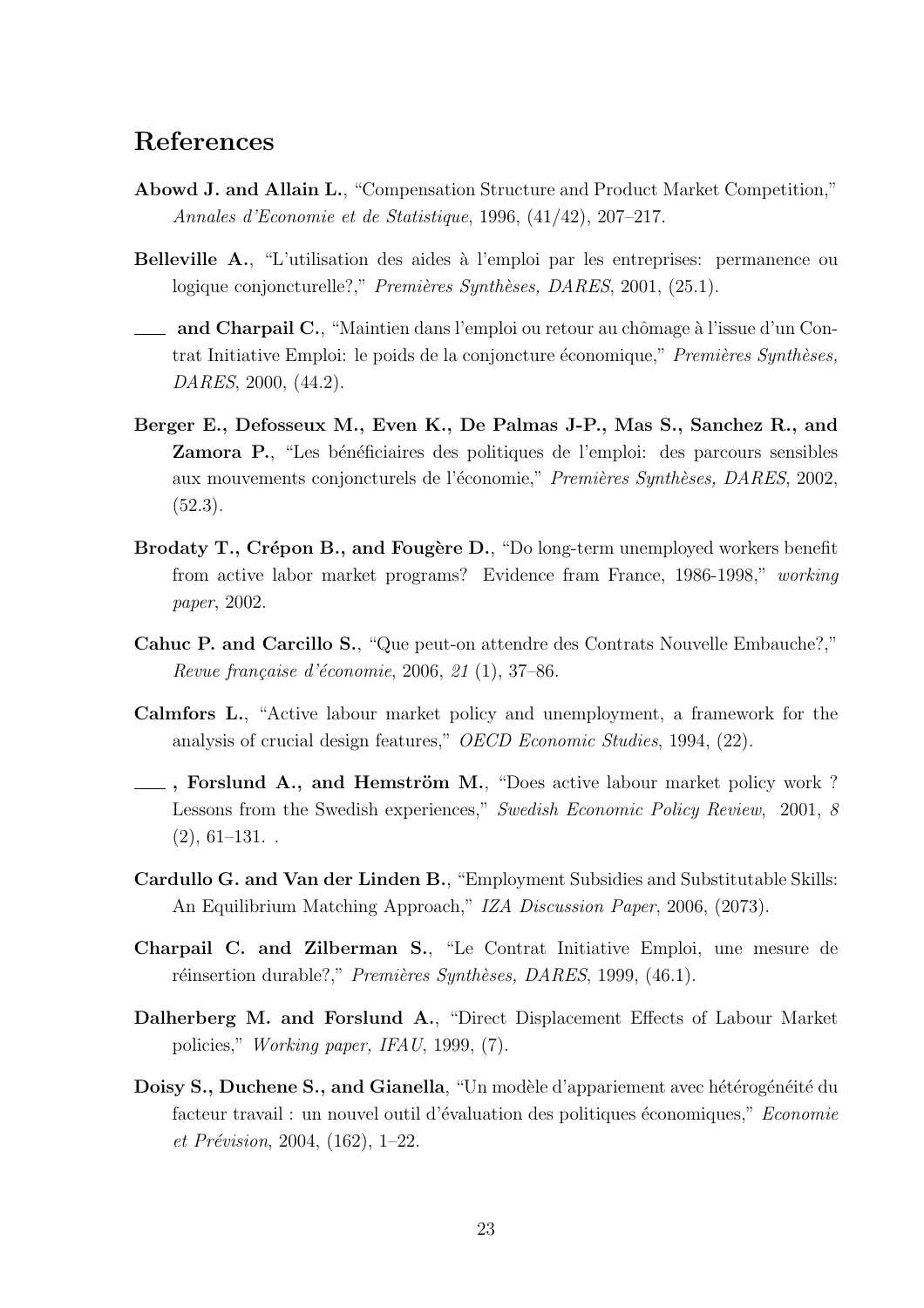- Fay R., "Enhancing the Effectiveness of Active Labour Market Policies: Evidence from Programme Evaluations in OECD Countries," Labour Market and Social Policy Occasional Papers, OECD, 1996, (18).
- Forslund A., Johansson P., and Lindqvist L., "Employment subsidies- A fast lane from unemployment to work?," Working paper, IFAU, 2004, (18).
- Insee, Dares, and Liaisons Sociales, "Les aides à l'emploi marchand," Les dossiers thématiques, 1997.
- Katz L., "Wages Subsidies for the Disadvantaged," NBER Working paper, 1996, (5679).
- Layard R., Jackman R., and Nickell S., "Unemployment," Oxford University Press, 1991.
- Lee J-K., "Evaluation of and lessons from Wage Subsidy Programmes in OECD countries," working paper, OECD, 2005.
- Lise J., Seitz S., and Smith J., "Equilibrium policy experiments and the evaluation of social programs," NBER Working Paper, 2004, (10283).
- Martin J., "Indicateurs de taux de remplacement aux fins de comparaisons internationales," Revue économique de l'OCDE, 1996, 86.
- and Grubb D., "What works and for whom : A review of OECD countries experiences with active labour market policies," Swedish Economic Policy Review, 2001, 8, 9–56.
- Mortensen D. and Pissarides C., "Taxes, Subsidies and Equilibrium Labor Market Outcomes," in Designing Inclusion: Tools to Raise Low-End Pay and Employment in Private Enterprise, edited by Edmund S. Phelps, Cambridge: Cambridge University Press, 2003.
- OECD, "Active Labour Market Policies: Assessing Macroeconomic and Microeconomic Effects," OECD Employment Outlook, 1993, pp. 39–80.
- Orszag J M. and Snower D., "Designing employment subsidies," Labour economics, 2003, 10.
- Pissarides C., "Equilibrium Unemployment Theory," Basil Blackwell: Oxford, 1990.
- Richardson J., "Wage subsidies for the long-term unemployed : a search theoretic analysis," Working paper, Centre for economic performance, LSE, 1998.
- Sianesi B., "Differential effects of Swedish active labour market programmes for unemployed adults during the 1990s," Working paper, IFAU, 2002, (5).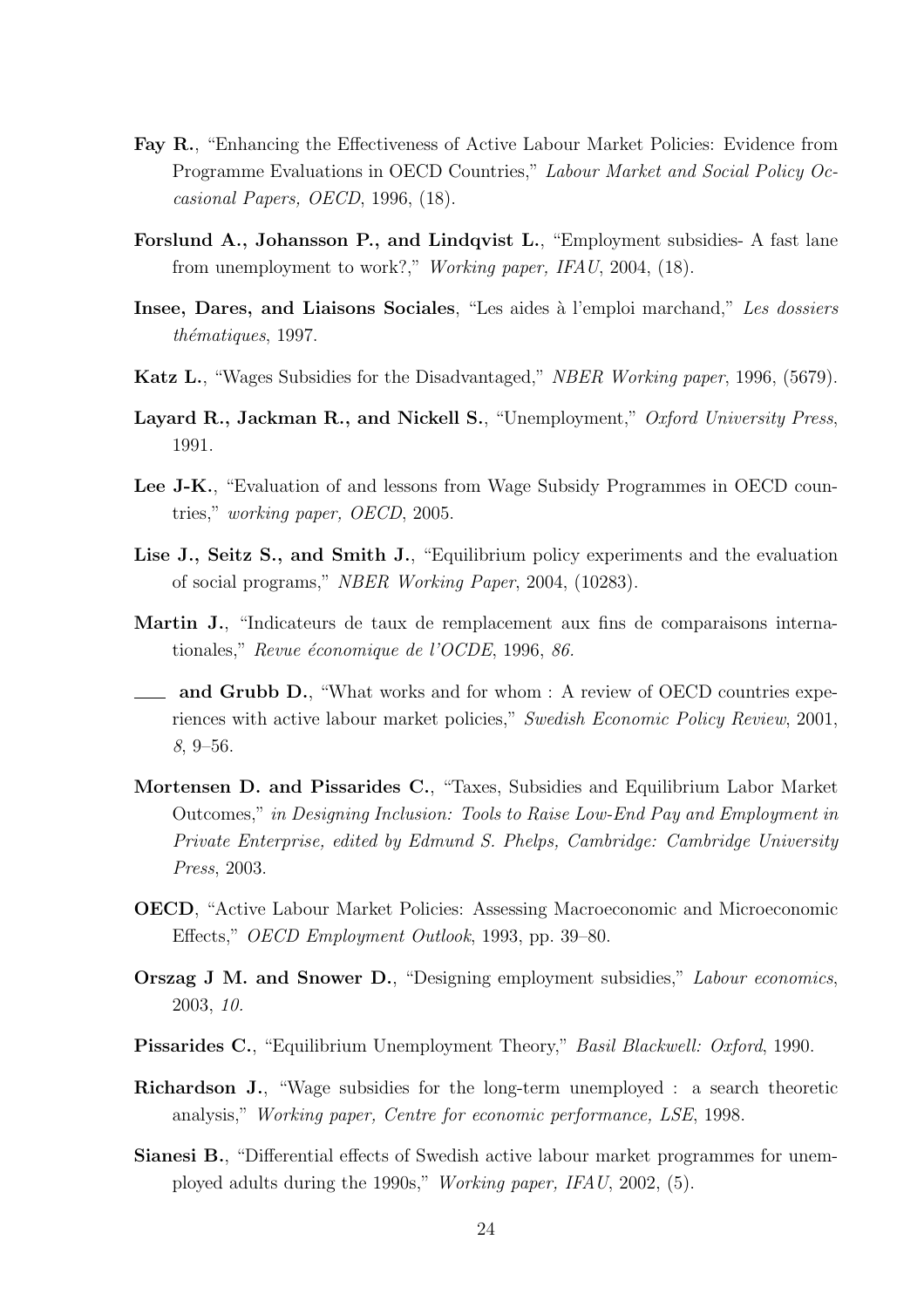Vereshchagina G., "Unemployment, Firm Dynamics, and Targeted Employment Subsidies," CERGE-EI Discussion Paper, 2002, 88.

# Appendixes

## A Comparative Statics

Short-term unemployment's response to an increase in  $\psi$  when  $\tau < s_{hp}[\frac{1}{s^2}]$  $\frac{1}{s^r_{lp}}-\frac{1}{s^s_{lj}}$  $\frac{1}{s_{lp}^s}$ :



Long-term unemployment's response to an increase in  $\psi$  when  $\tau < s_{hp}[\frac{1}{s^p}]$  $\frac{1}{s^r_{lp}}-\frac{1}{s^s_{lj}}$  $\frac{1}{s_{lp}^s}$ :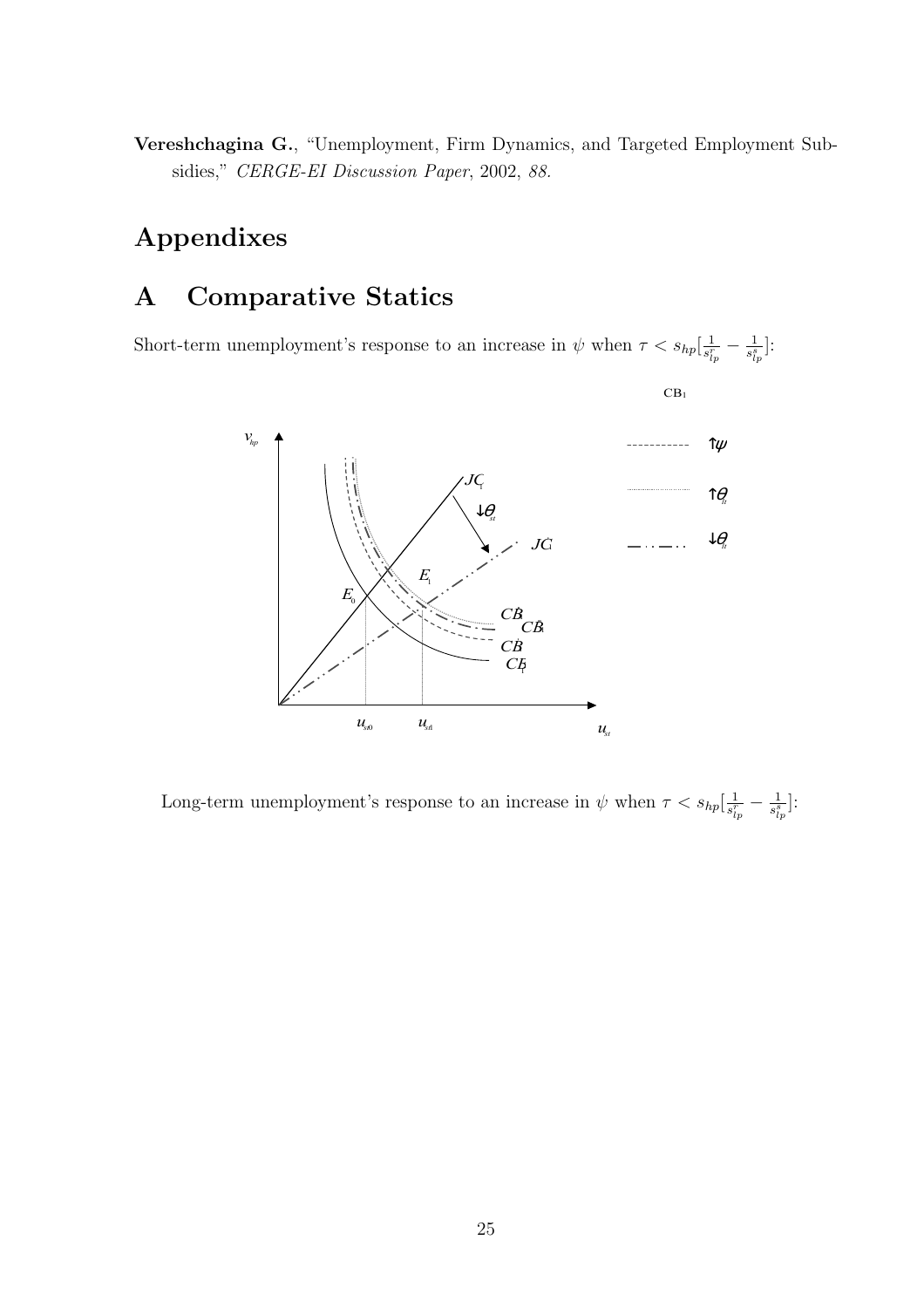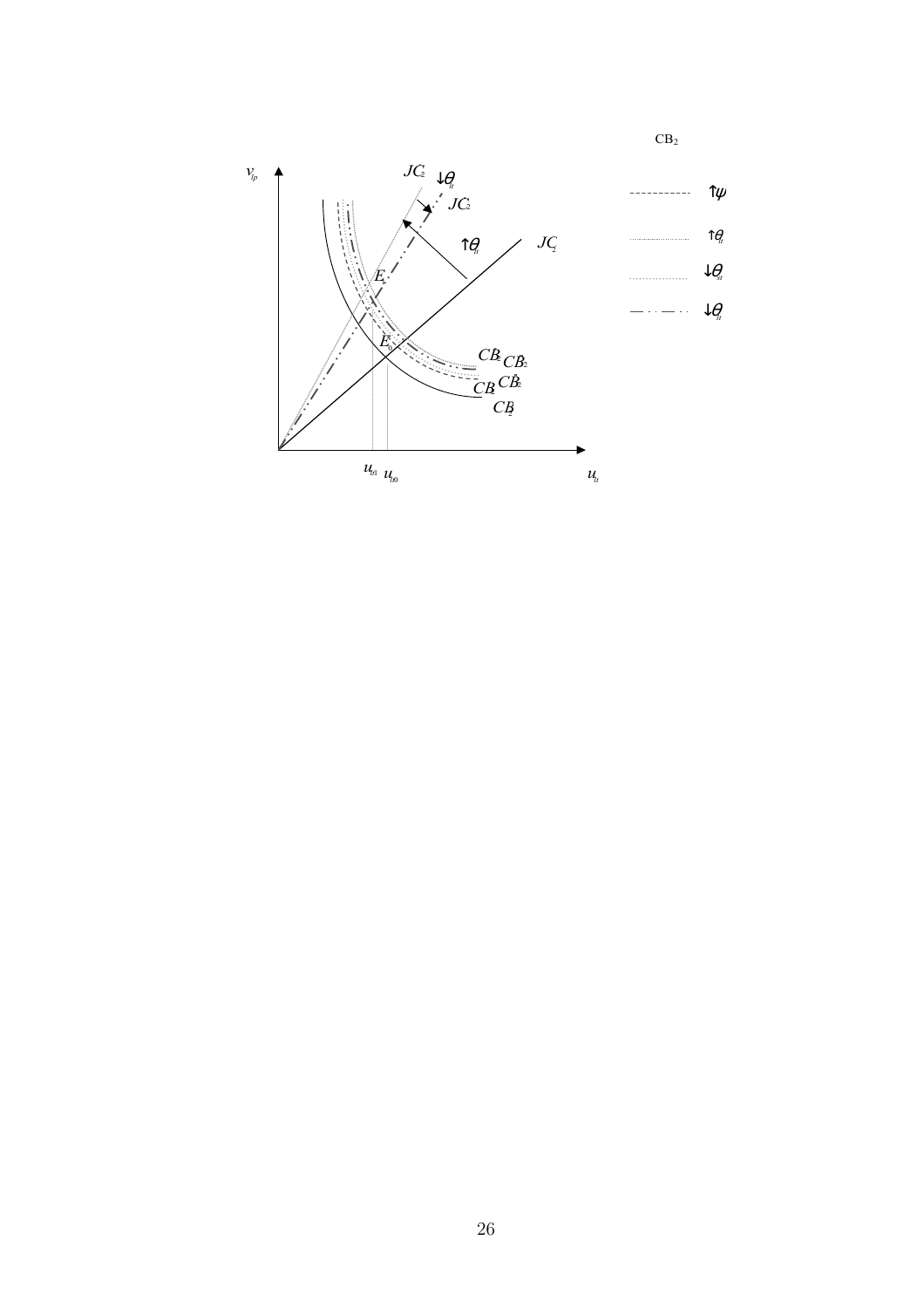Short-term unemployment's response to an increase in  $\psi$  when  $\tau > s_{hp}[\frac{1}{s^2}]$  $\frac{1}{s^r_{lp}}-\frac{1}{s^s_{lj}}$  $\frac{1}{s_{lp}^s}$ :



Long-term unemployment's response to an increase in  $\psi$  when  $\tau > s_{hp}[\frac{1}{s^p}]$  $\frac{1}{s^r_{lp}}-\frac{1}{s^s_{lj}}$  $\frac{1}{s_{lp}^s}$ :

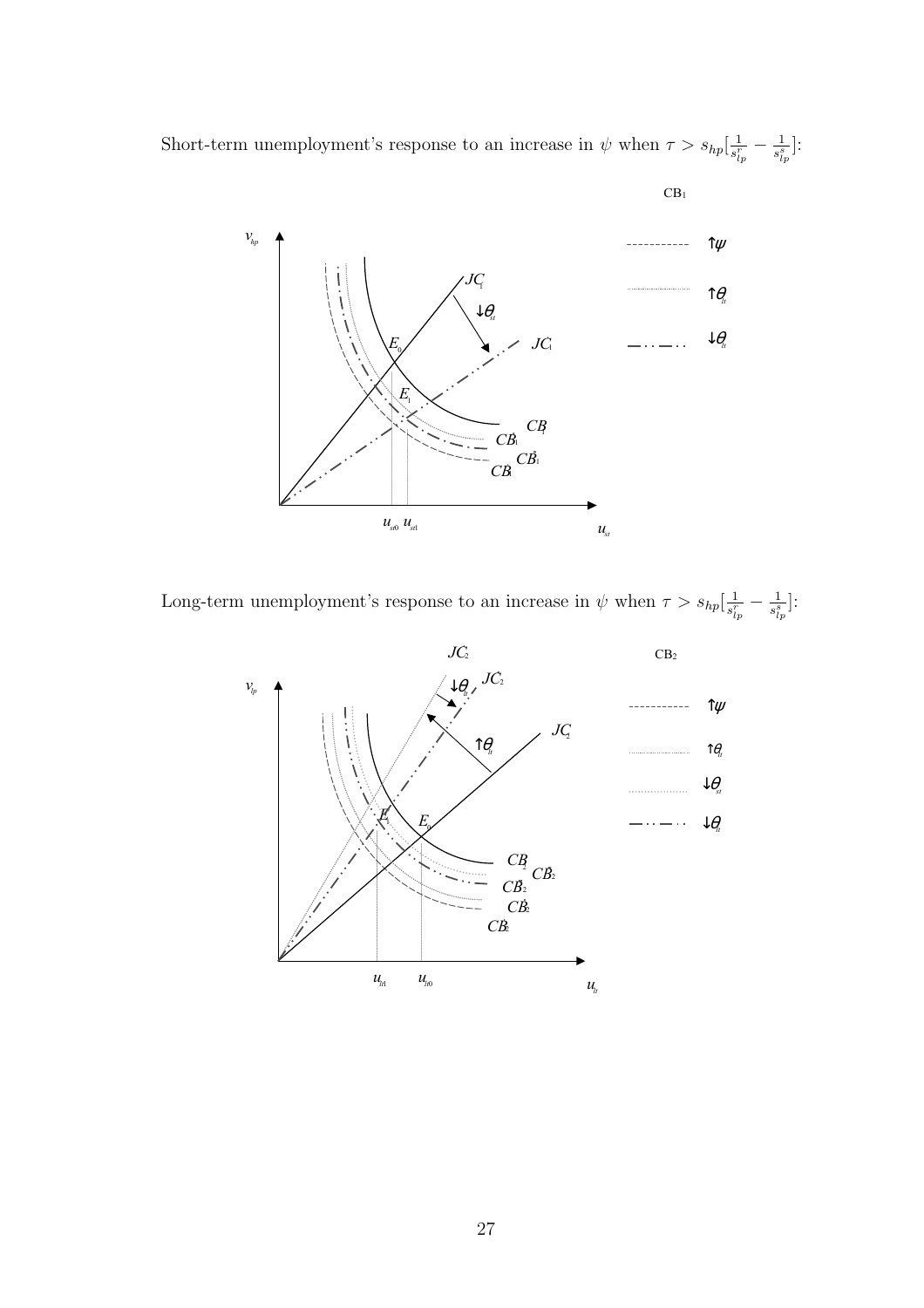|                                         |               | Table 3: Simulations Results |                                       |
|-----------------------------------------|---------------|------------------------------|---------------------------------------|
|                                         | Benchmark     | Economy with                 | Economy with wage subsidies (CIE)     |
|                                         | Economy       | wage subsidies (CIE)         | $w_{hp}$ fixed to its benchmark value |
| Unemployment rate $(\%)$                | 18.95         | 12.25                        | 11.06                                 |
| $u_{st}~(\%)$                           | 5.36          | 6.52                         | 5.91                                  |
| $u_{lt}(\%)$                            | 13.59         | 5.73                         | 5.15                                  |
| Proportion of                           |               |                              |                                       |
| $\log$ -term unemployed $(\%)$          | 7.17          | 44.76                        | 46.52                                 |
|                                         |               |                              |                                       |
| Proportion of                           |               |                              |                                       |
| high-productivity jobs (%):             | 81            | 78.3                         | 80.6                                  |
| - occupied by short-term unemployed (%) | 87            | 75.8                         | 78.4                                  |
| - which are subsidized jobs promoted    |               | S.G                          | 2.2                                   |
| Proportion of                           |               |                              |                                       |
| low-productivity jobs $(\%)$ :          | 22            | 21.7                         | 19.4                                  |
| - Regular contracts                     | 22            | $\overline{17}$              | 15.2                                  |
| - Subsidized jobs                       |               | 4.67                         | 4.2                                   |
| wage $w_{hp}/\text{SMIC}$               | $\frac{3}{1}$ | 1.3131                       | م.<br>1                               |

# Table 3: Simulations Results Ė  $\overline{C}$  $\ddot{\cdot}$  $\dot{\epsilon}$  $\epsilon$  $T_{\rm e}$

B Tables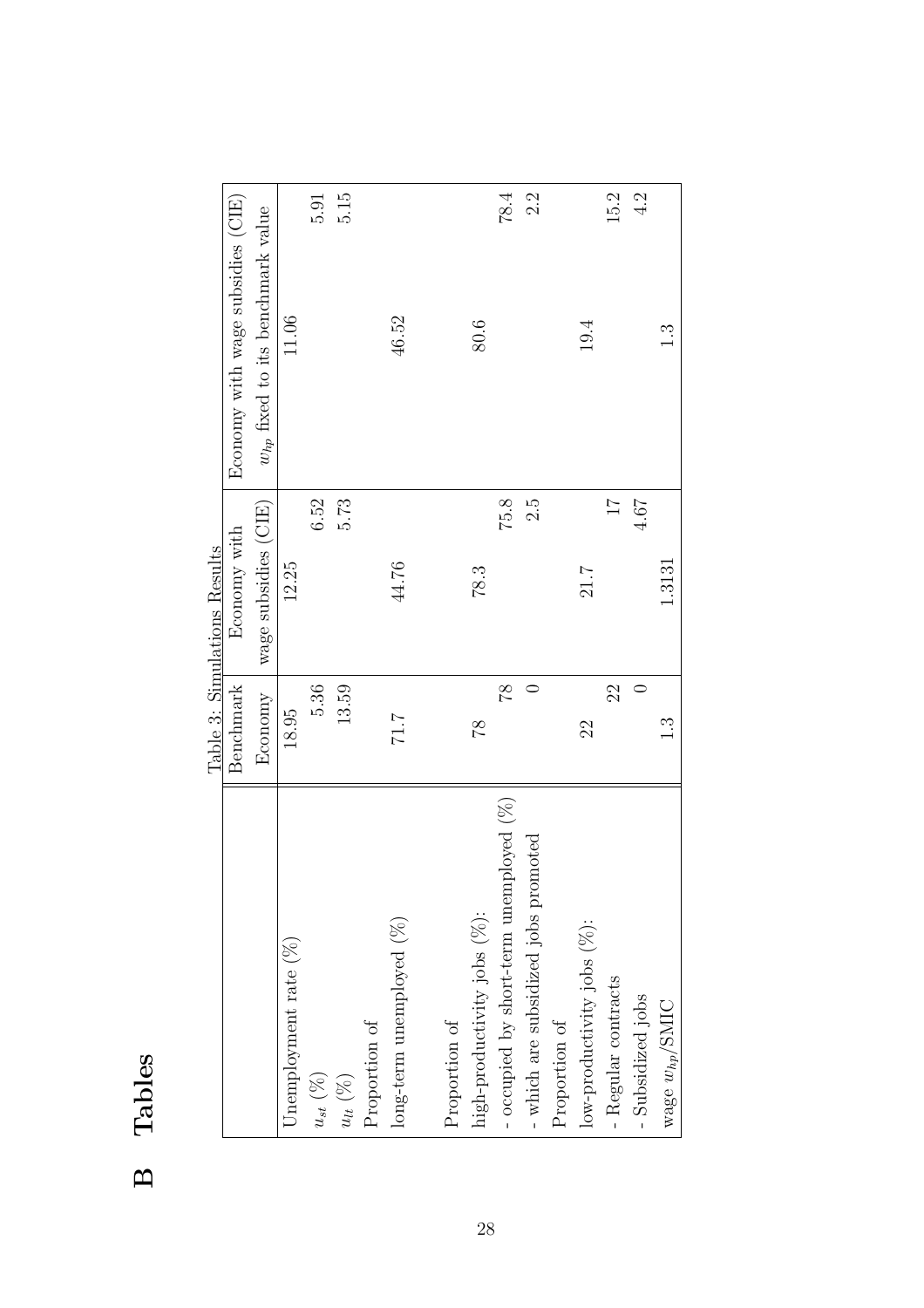| Table 4: Net employment gains                         |          |  |  |  |
|-------------------------------------------------------|----------|--|--|--|
| Proportion of high-productivity jobs created $(\%)$ : |          |  |  |  |
| Short-term unemployed hired                           | 50.22    |  |  |  |
| CIE promoted                                          | 32.63    |  |  |  |
| Proportion of low-productivity jobs created $(\%)$ :  | $17.15*$ |  |  |  |

\*Low-productivity employment creations represent 17.15% of the total jobs' creations.

| TOUR OF TRUIDED CHUCUS OF THE FRUIDED DEVELOIL                      |            |          |          |       |             |  |                                                                               |
|---------------------------------------------------------------------|------------|----------|----------|-------|-------------|--|-------------------------------------------------------------------------------|
| $V_{st}^u$                                                          | $V_{lt}^u$ | $V_{hp}$ | $V_{ln}$ | $W_w$ | $W_{\rm f}$ |  |                                                                               |
| (1)    +1.77%   +2.52%   +1.58%   +1.96%   +2.02%   +3.03%   +2.04% |            |          |          |       |             |  |                                                                               |
|                                                                     |            |          |          |       |             |  | (2)    +4.01%   +4.55%   +3.86%   +4.17%   +4.17%   +3.03%   +4.16%    +8.34% |

Table 5: Welfare effects of the French program

(1) refers to the case where the budget surplus  $(G)$  is not distributed among workers.

(2) refers to the case where the budget constraint is fulfilled.

 $V_{lp}$  denotes the value of low-productivity employment and equals to  $(1 - \psi)V_{lp}^r + \psi V_{lp}^s$ .

## C Sensitivity Tests

|                      |           |                                  | ◡     |              |  |  |
|----------------------|-----------|----------------------------------|-------|--------------|--|--|
|                      |           |                                  |       |              |  |  |
| $\Delta \gamma$      | Benchmark | Economy with wage subsidies      |       |              |  |  |
| $\alpha = 0.5$       | Economy   | $\gamma = 0.3 \mid \gamma = 0.4$ |       | $\gamma=0.5$ |  |  |
|                      |           |                                  |       |              |  |  |
| $u(\%)$              | 18.95     | 11.87                            | 12.25 | 12.56        |  |  |
| $u_{st}(\%)$         | 5.36      | 6.33                             | 6.52  | 6.68         |  |  |
| $u_{lt}$ (%)         | 13.59     | 5.54                             | 5.73  | 5.88         |  |  |
| $w_{hp}/\text{SMIC}$ | 1.3       | 1.309                            | 1.313 | 1.316        |  |  |
|                      |           |                                  |       |              |  |  |

Table 6: ∆ Workers' bargaining power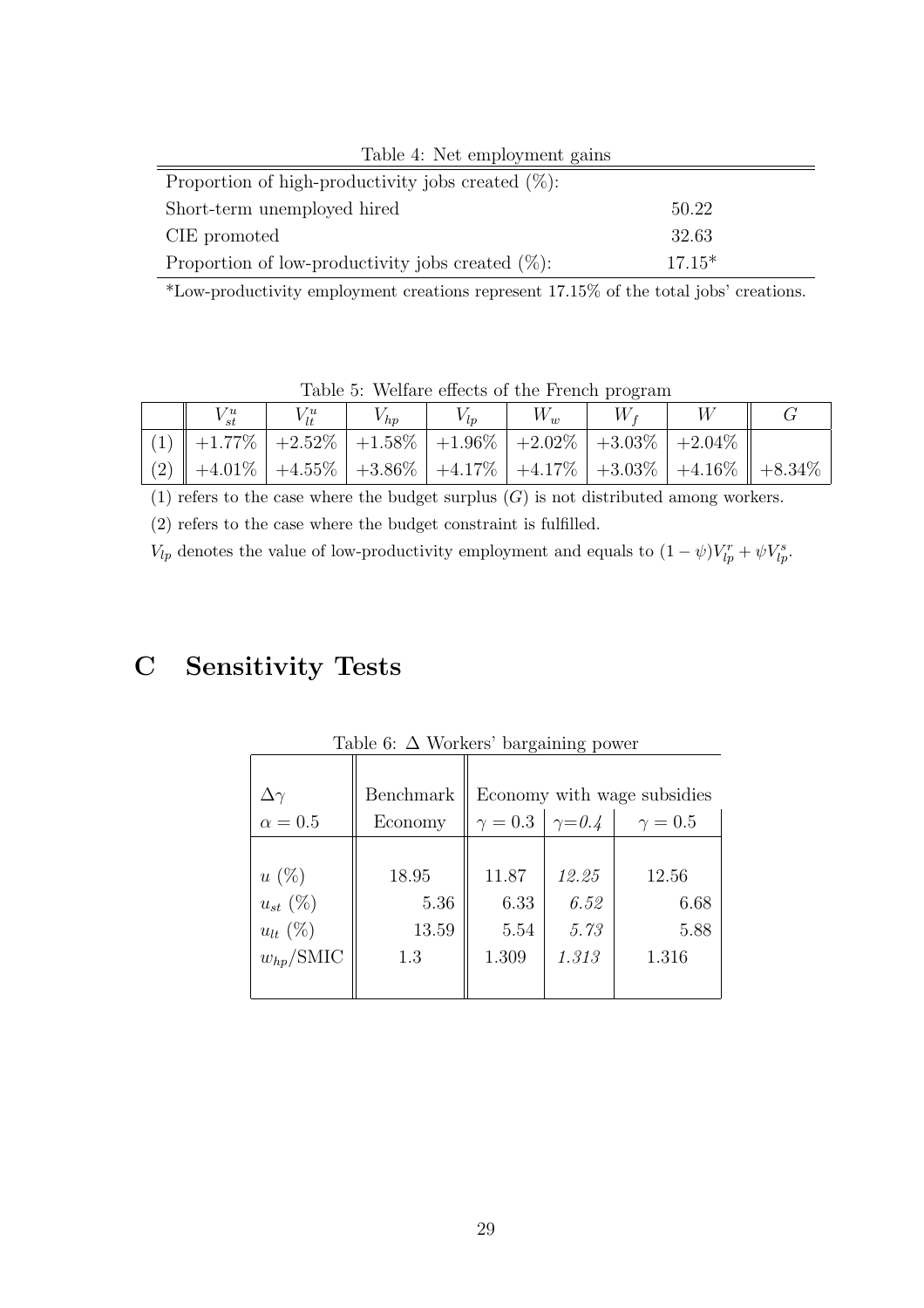| $\Delta\alpha$       | Benchmark | Economy with wage subsidies      |       |                |  |  |
|----------------------|-----------|----------------------------------|-------|----------------|--|--|
| $\gamma = 0.4$       | Economy   | $\alpha = 0.4 \mid \alpha = 0.5$ |       | $\alpha = 0.6$ |  |  |
|                      |           |                                  |       |                |  |  |
| $u(\%)$              | 18.95     | 12.11                            | 12.25 | 11.59          |  |  |
| $u_{st}(\%)$         | 5.36      | 6.78                             | 6.52  | 6.26           |  |  |
| $u_{lt}$ (%)         | 13.59     | 5.33                             | 5.73  | 5.33           |  |  |
| $w_{hp}/\text{SMIC}$ | 1.3       | 1.311                            | 1.313 | 1.3076         |  |  |
|                      |           |                                  |       |                |  |  |

Table 7:  $\Delta$  Elasticity of the matching function

Table 8:  $\Delta$  Regular low-productive job's destruction rate

| $\Delta s_{lp}^r$    | Benchmark | Economy with wage subsidies |                    |                   |                     |  |  |  |
|----------------------|-----------|-----------------------------|--------------------|-------------------|---------------------|--|--|--|
| $s_{hp} = 0.0125$    | Economy   | $s_{lp}^r = 0.033$          | $s_{lp}^r = 0.025$ | $s_{lp}^r = 0.02$ | $s_{lp}^r = 0.0125$ |  |  |  |
|                      |           |                             |                    |                   |                     |  |  |  |
| $u(\%)$              | 18.95     | 14.41                       | 12.25              | 10.21             | 6.26                |  |  |  |
| $u_{st}(\%)$         | 5.36      | 8.06                        | 6.52               | 5.53              | 3.81                |  |  |  |
| $u_{lt}$ (%)         | 13.59     | 6.35                        | 5.73               | 4.68              | 2.45                |  |  |  |
| $w_{hp}/\text{SMIC}$ | 1.3       | 1.308                       | 1.313              | 1.316             | 1.321               |  |  |  |
|                      |           |                             |                    |                   |                     |  |  |  |

Table 9:  $\Delta$  High-productive job's destruction rate

|                      |           | $\cup$                      |                   |                     |                   |  |  |
|----------------------|-----------|-----------------------------|-------------------|---------------------|-------------------|--|--|
| $\Delta s_{hp}$      | Benchmark | Economy with wage subsidies |                   |                     |                   |  |  |
| $s_{lp}^r = 0.025$   | Economy   | $s_{hp} = 0.025$            | $s_{hp} = 0.0143$ | $ s_{hp} = 0.0125 $ | $s_{hp} = 0.0111$ |  |  |
|                      |           |                             |                   |                     |                   |  |  |
| $u(\%)$              | 18.95     | 9.40                        | 11.61             | 12.25               | 12.84             |  |  |
| $u_{st}(\%)$         | 5.36      | 7.13                        | 6.66              | 6.52                | 6.41              |  |  |
| $u_{lt}$ (%)         | 13.59     | 2.27                        | 4.95              | 5.73                | 6.43              |  |  |
| $w_{hp}/\text{SMIC}$ | 1.3       | 1.317                       | 1.314             | 1.313               | 1.312             |  |  |
|                      |           |                             |                   |                     |                   |  |  |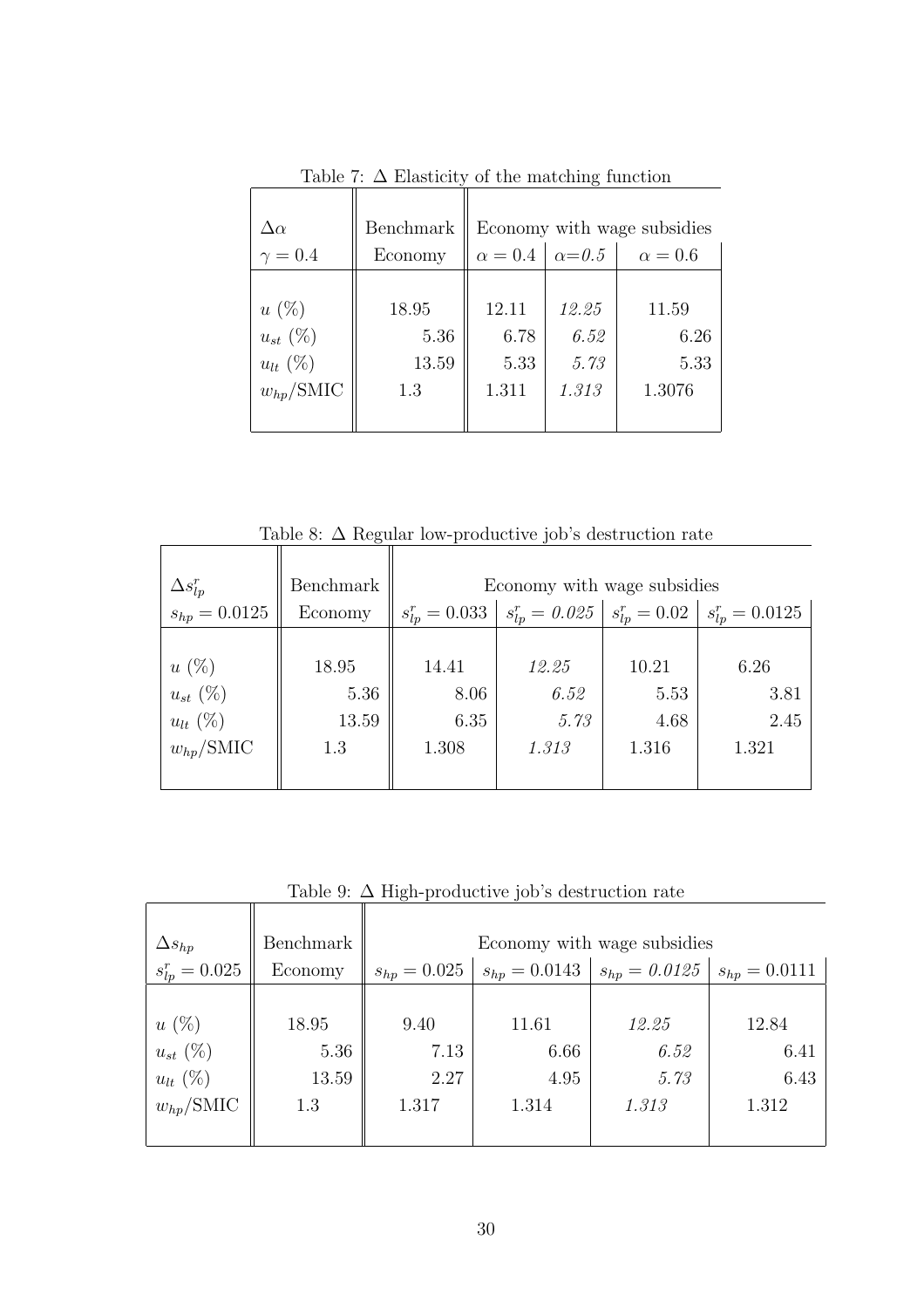## D Optimal design

We look for the optimal subsidized contract taking the subsidy period and the propensity to promote as given,  $(s_{lp}^s = \frac{1}{24}$  and  $\tau = 0.16$ ). The subsidized contract is optimal if the participation and the subsidy rates are such that the workers' welfare is maximized. We simulate the model for values of  $\psi$  and  $\xi \in [0.01, 1]$ .

Workers' welfare is maximized for  $\psi = 1$  and  $\xi = 0.18$ . The government has to subsidy all long-term unemployed. However, the subsidy rate is lower than its benchmark value: 18% vs 48.72%. As the situation for all workers is improved, this equilibrium corresponds to a Pareto optimum. Let's note that the unemployment rate is higher than in the economy with the French subsidy program.